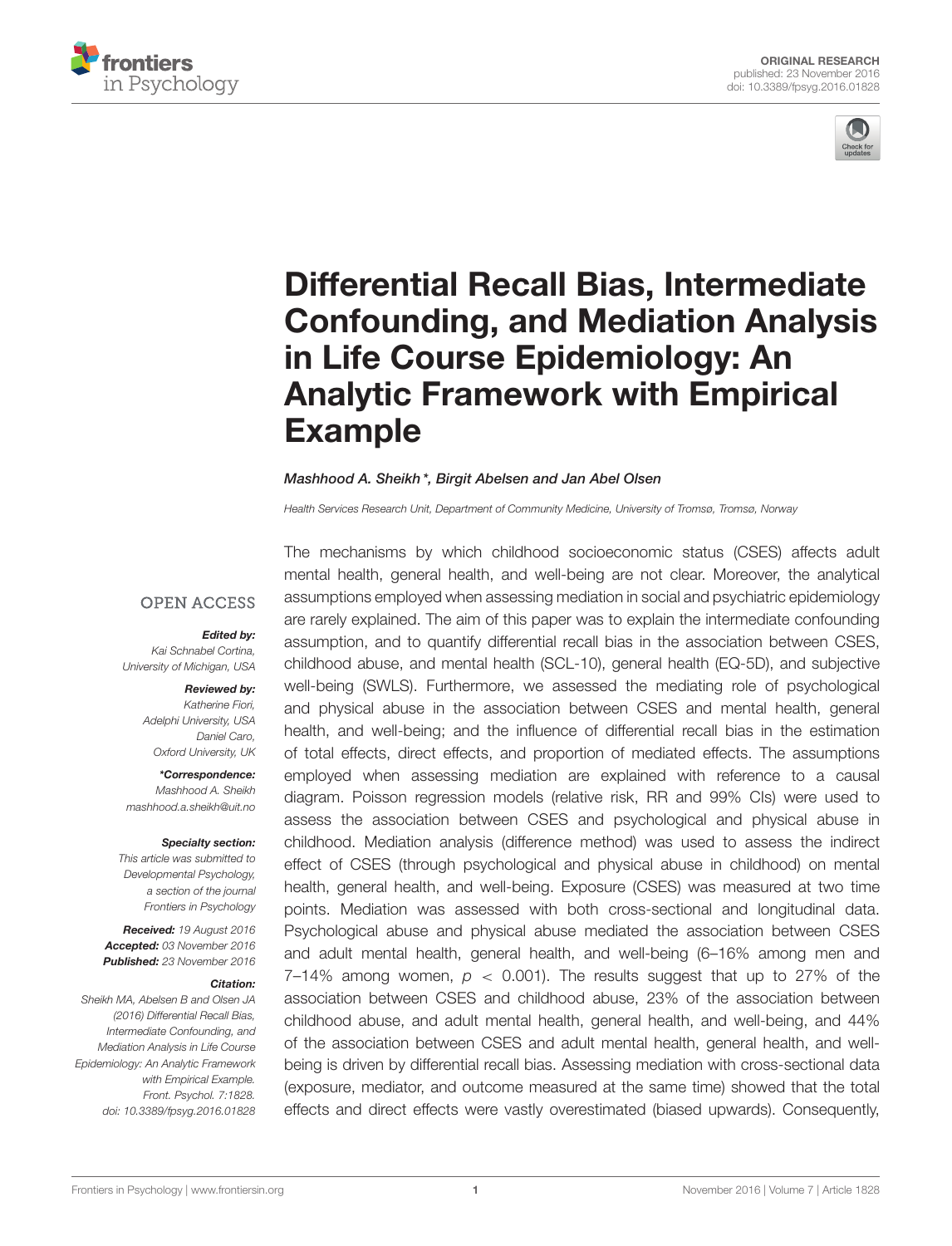the proportion of mediated effects were underestimated (biased downwards). If there is a true (unobserved) direct or indirect effect, and the direction of the differential recall bias is predictable, then the results of cross-sectional analyses should be discussed in light of that.

Keywords: mood, memory, state of mind, recall bias, intermediate confounding, mediation, childhood socioeconomic status, child abuse

### BACKGROUND AND THEORETICAL CONSIDERATIONS

Several psychoanalytic and cognitive theorists have proposed that the risk of psychopathology in adulthood may have roots in adverse childhood experiences [\(Beck, 1976;](#page-14-0) [Arieti and Bemporad,](#page-14-1) [1980;](#page-14-1) [Brewin, 1989;](#page-14-2) [Safran, 1990;](#page-15-0) [Blatt and Homann, 1992\)](#page-14-3). The "stress diathesis" model proposes that if genetic dispositions and stress from life experiences exceed a certain threshold, mental disorders are likely to develop [\(Brietzke et al., 2012\)](#page-14-4). Parental history of psychological problems can be used as a crude proxy for genetic predisposition to mental health problems. The complex interplay between genetic dispositions and social factors in early childhood can shape one's susceptibility, and can contribute to the development of disorders. For instance, exposure to severe stress caused by low socioeconomic status (such as malnutrition, interaction with stressed-out parents, etc.) in early childhood can make an individual more susceptible, both biologically and psychologically, to subsequent stress (such as abuse). Furthermore, some studies have suggested that childhood abuse may not occur at random, as children with behavioral problems and poor social conformity may have a tendency to put themselves in situations with a high probability of stressful events [\(Plomin et al., 1990;](#page-15-1) [Lyons et al., 1993\)](#page-15-2).

The chains of risk model [\(Ben-Shlomo and Kuh, 2002;](#page-14-5) Lynch and Smith, [2005\)](#page-15-3) suggests that childhood socioeconomic status (CSES) influences mental health, general health, and well-being in adulthood through its influence on psychological abuse and physical abuse in childhood. Previous studies have shown that children from low socioeconomic backgrounds are at a higher risk of experiencing psychological abuse and physical abuse in childhood [\(Dubowitz et al., 1987;](#page-14-6) [Whipple and Webster-Stratton,](#page-15-4) [1991;](#page-15-4) [Belsky, 1993;](#page-14-7) [Fergusson and Lynskey, 1997;](#page-14-8) [Garbarino,](#page-14-9) [1999;](#page-14-9) [Hussey et al., 2006;](#page-15-5) [Currie and Spatz Widom, 2010;](#page-14-10) [Schilling and Christian, 2014;](#page-15-6) [Romens et al., 2015\)](#page-15-7). In turn, psychological abuse and physical abuse in childhood may have a long-term impact on mental health (anxiety and depression), general health (health-related quality of life), and subjective wellbeing [\(Sheikh et al., 2016a\)](#page-15-8). In this way, CSES may influence mental health, general health, and well-being in adulthood, partly through psychological abuse and physical abuse in childhood. However, we found no previous studies on the mediating role of psychological abuse or physical abuse in the association between CSES and mental health, general health, and well-being in adulthood.

Other potential factors influencing childhood abuse are cultural (e.g., higher societal tolerance toward the abuse of boys), situational (e.g., temperament of children) or familial (e.g., lack of tolerance or hostility in parents). Some previous studies have focused on only one childhood adversity [\(Kessler et al., 1997;](#page-15-9) [Fuller-Thomson et al., 2012\)](#page-14-11), but children exposed to one type of adversity are likely to be exposed to other types of adversities in childhood [\(Sheikh et al., 2016a\)](#page-15-8). Since different adversities may be correlated and co-occur in the same individuals, we aim to address the question of whether there is an independent and unique effect of CSES, psychological abuse, and physical abuse in childhood on mental health, general health, and well-being in adulthood, a question which has been rarely addressed in previous studies [\(Sheikh et al., 2016a\)](#page-15-8).

Most studies on mental disorders have reported higher rates of traumatic experiences among women. Two potential mechanisms may explain these differences: either women are more likely to be abused, or they are more likely to report that they were abused (and vice versa). Studies based on self-reported information cannot distinguish between these mechanisms. However, another possibility is to assess the gender differences in self-reported information on other childhood adversities, such as socioeconomic status. Provided that the sample is representative, men and women should have the same likelihood of growing up in a household with low socioeconomic status. Therefore, a gender difference in self-reported information on CSES may indicate women are indeed more likely than men to report their childhood adversities (or vice versa). In the present study, we assess the gender differences in reporting CSES, psychological abuse, and physical abuse in childhood.

Furthermore, several studies have shown that psychological abuse is associated with a greater negative influence on adult health, as compared to physical abuse [\(Ney, 1987;](#page-15-10) [Teicher et al.,](#page-15-11) [2006;](#page-15-11) [Dias et al., 2014\)](#page-14-12). However, these studies based their conclusions on very small study samples. In the present study, we assess and compare the influence of psychological abuse and physical abuse on mental health, general health, and well-being, using a representative sample of 10,325 respondents.

Many studies on the long-term effects of childhood adversities have focused either on a single psychiatric disorder or on selfrated health, but few studies have looked at generic measures of health-related quality of life [\(Edwards et al., 2003;](#page-14-13) Sheikh et al., [2014,](#page-15-12) [2016a\)](#page-15-8) and subjective well-being [\(Sheikh et al.,](#page-15-12) [2014,](#page-15-12) [2016a\)](#page-15-8). Previous studies have shown that the single-item self-rated health question is an unreliable measure of health [\(Crossley and Kennedy, 2002;](#page-14-14) [Zajacova and Dowd, 2011\)](#page-15-13), in contrast to disease-specific or symptom-specific measures of health [\(Sheikh et al., 2016b\)](#page-15-14). Similarly, over 70% of the variation in the single-item life satisfaction (well-being) question is driven by the mood of the respondent at the time the questions is asked [\(Seligman, 2012\)](#page-15-15). Only one previous study [\(Sheikh et al.,](#page-15-8) [2016a\)](#page-15-8) assessed the influence of psychological abuse and physical abuse in childhood on a validated generic descriptive system for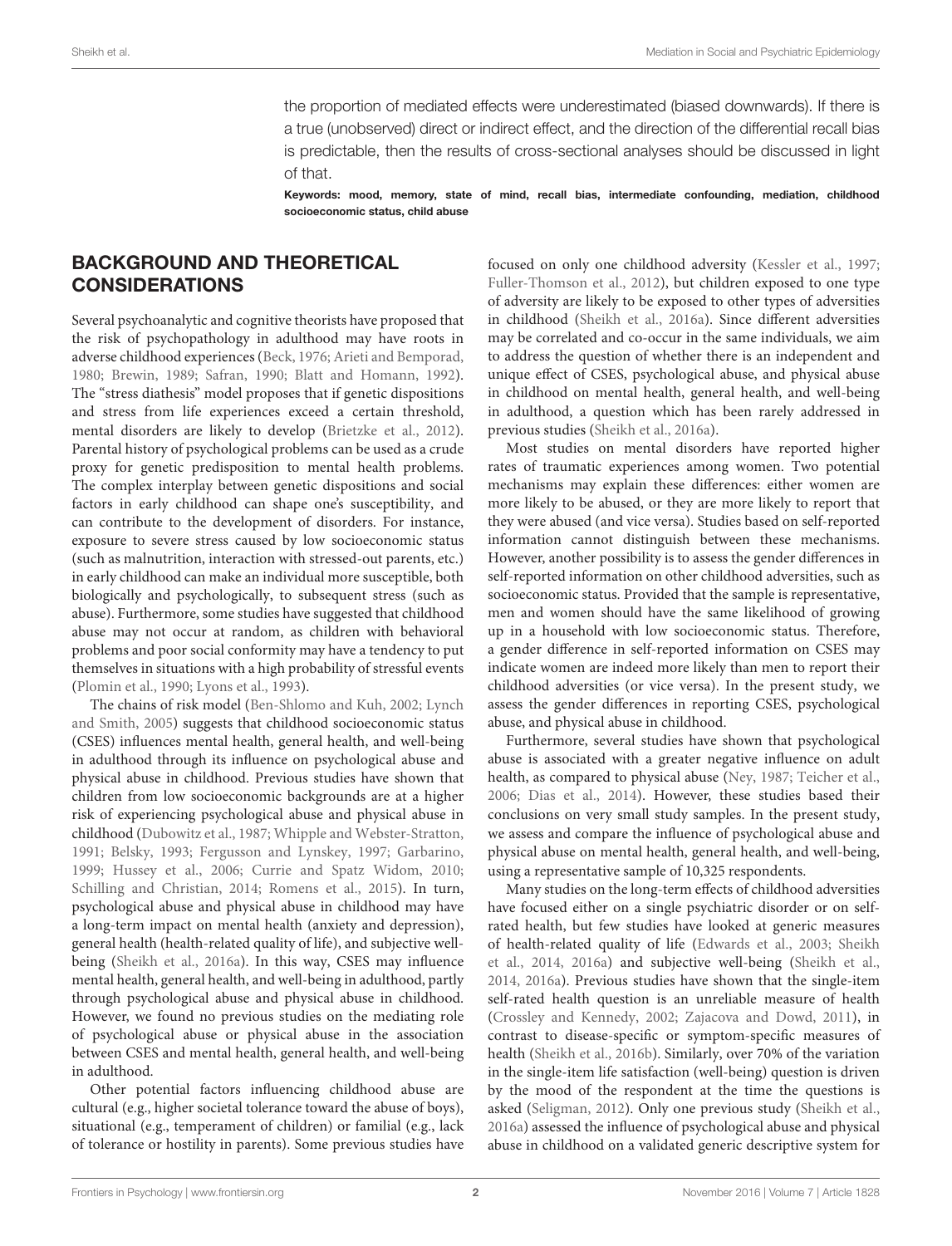health-related quality of life, such as the EuroQol five dimension scale (EQ-5D). However, only the unweighted health profile (EQ- $5D<sub>profile</sub>$ ) was used (i.e., the sum of the five dimensions). In the present study, we assess the influence of CSES, psychological abuse, and physical abuse in childhood on preference-based health-related quality of life in adulthood (EQ-5D<sub>utility</sub>).

## ROLE OF INTERMEDIATE CONFOUNDING AND DIFFERENTIAL RECALL BIAS IN ASSESSING MEDIATION

#### Intermediate Confounding

Most previous studies have assessed the mediating role of socioeconomic and behavioral factors in adulthood in the association between CSES and mental health, general health, and well-being in adulthood [\(Peck, 1994;](#page-15-16) [Gilman, 2002;](#page-14-15) Galobardes et al., [2004,](#page-14-16) [2008;](#page-14-17) [Pudrovska and Anikputa, 2012;](#page-15-17) [Morgan et al.,](#page-15-18) [2014;](#page-15-18) [Sheikh et al., 2014\)](#page-15-12). However, when assessing mediation, one assumes that there are no intermediate confounders (Cole and Hernán, [2002;](#page-14-18) [Robins, 2003;](#page-15-19) [Loeys et al., 2014;](#page-15-20) [Sheikh et al.,](#page-15-12) [2014;](#page-15-12) [Tchetgen Tchetgen, 2014\)](#page-15-21). Put simply, it is assumed that there are no variables (measured or unmeasured) that affect both the mediator(s) and the outcome, or that are affected by the exposure itself (see **[Figure 1](#page-2-0)**). CSES may affect health in adolescence and early adulthood, which may in turn affect both socioeconomic status and health in adulthood. A wealthy upbringing and ample parental resources may expose children to experiences and styles of interacting that are useful for getting ahead in society. Similarly, behavioral factors in adulthood, such as alcohol and tobacco consumption are likely to be influenced by parental behavioral patterns and social environment in childhood [\(Sheikh et al., 2016a\)](#page-15-8) and early adulthood. Due to the long time period between CSES, and socioeconomic status and behavioral factors in adulthood, there can be many potential intermediate confounders [\(Sheikh et al., 2014\)](#page-15-12). Therefore, the "no intermediate confounding" assumption is difficult to satisfy. Such is the case when assessing mediators from adulthood in the association between CSES and health and well-being in adulthood.

Furthermore, the assumption of no "intermediate confounding" has rarely been explained graphically. The simplest (and broadest) definition of a confounder was given by [Hernán](#page-14-19) [\(2008,](#page-14-19) p. 357) as "any variable that is necessary to eliminate the bias in the analysis" (see also [Hernán et al.,](#page-15-22) [2002\)](#page-15-22). In the psychology literature, a confounder is referred to as the third (extraneous) variable (although, there is no limit on the number of potential confounders). **[Figure 1](#page-2-0)** presents the hypothesized association between the exposure (independent variable of interest), the mediator, potential confounders, intermediate confounders, and the outcome (dependent variable of interest). The intermediate confounder is a mediator-outcome confounder, as it influences both the mediator and the outcome (represented by paths  $e$  and  $f$ ). Therefore under the "sequential ignorability" assumption (also referred to as "no unmeasured confounding," "conditional exchangeability," "selection on

<span id="page-2-0"></span>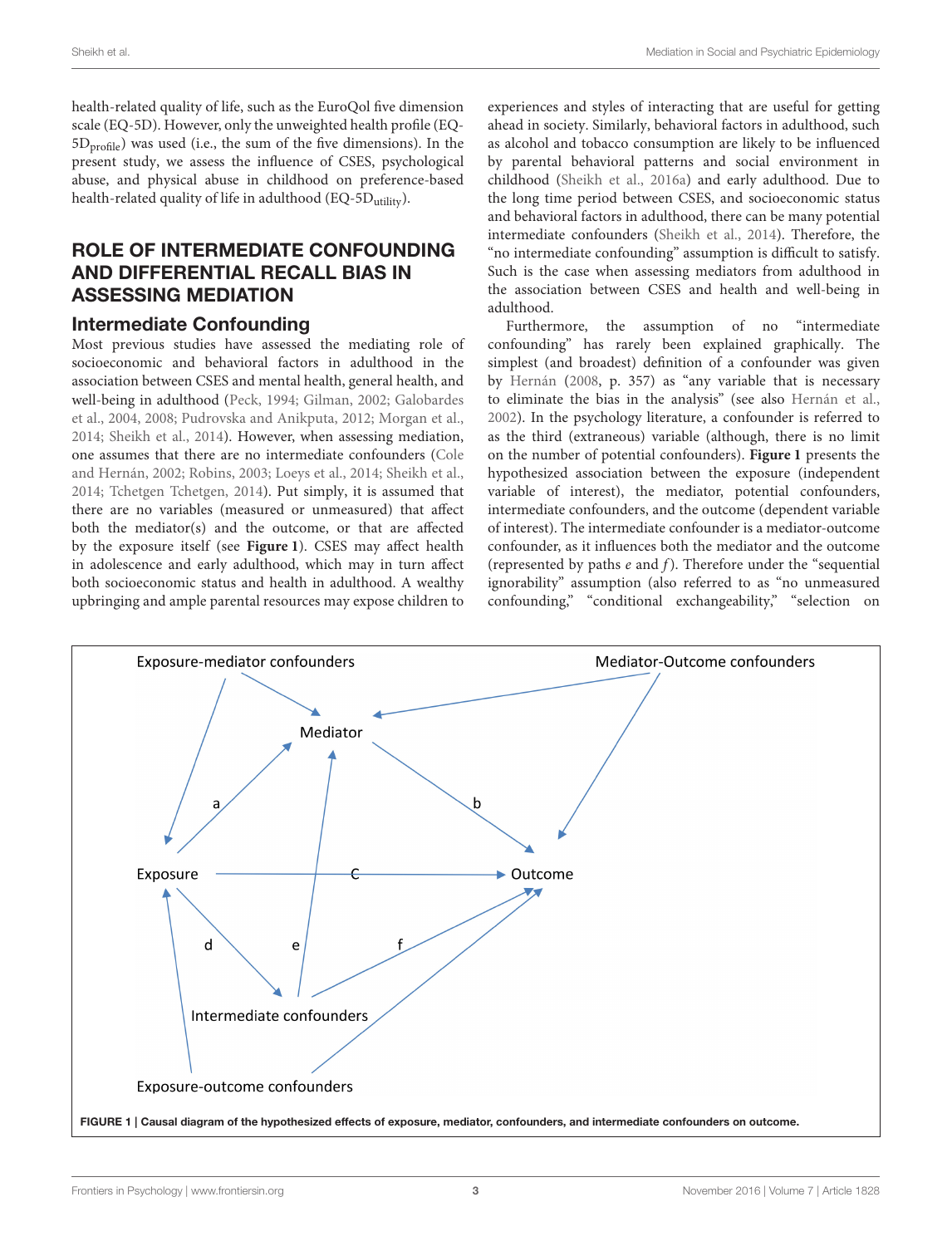variables," or "exogeneity" assumption), the intermediate confounder should be included in regression models as a confounder. However, the intermediate confounder is also influenced by the exposure (represented by path  $d$ ) and acts as a mediator in the association between exposure and outcome (represented by path  $d^*f$ ). Therefore, if the intermediate confounder is included as a confounder to estimate the total effect (without controlling for the mediator), then the influence of exposure through the intermediate confounder is also blocked (path  $d*f$ ). Similarly, the direct effect is supposed to represent the influence of an exposure on an outcome not mediated by the meditator. However, by adjusting for the intermediate confounder, part of the direct effect is blocked (path  $d^*f$ ), and hence the direct effect will be underestimated, as it represents the influence (represented by path  $c$ ) of the exposure on the outcome not mediated by the mediator and the intermediate confounder. Moreover, the indirect effect (the difference between the total and direct effect) no longer represents the influence of the exposure on the outcome via the mediator, as the path  $d^*e^*b$  (note that the intermediate confounder acts as a *mediator* between exposure and mediator) is also blocked while estimating the direct effect. Therefore, the indirect effect will also be underestimated. Since the intermediate confounder is also an intermediary (synonymous with mediator) in the association between the exposure and the mediator (path  $d^*e$ ) and between the exposure and the outcome (path  $d^*f$ ), it creates problems when trying to break down the total effect. In the present study, we assess the role of psychological abuse and physical abuse as mediators in the association between CSES (exposure) and mental health, general health, and well-being outcomes in adulthood. Assuming that CSES is likely to precede psychological abuse and physical abuse in childhood, the relatively short time period between CSES and psychological and physical abuse in childhood allows us to avoid intermediate confounding.

### Differential Recall Bias

It is well established that measurement error (or misclassification bias) in the retrospective measurement of an exposure is a concern in observational studies. A distinction must be drawn between inaccurate recall (non-differential) and recall which is biased (differential). If the error in CSES is independent of the health and well-being outcomes, conditional on confounding variables, than it is considered non-differential, i.e., it may be systematic (concern for validity), but not with regard to the health/well-being status of respondents. Measurement error in the exposure (CSES) due to health/well-being in adulthood is considered "differential measurement error bias" (commonly referred to as recall bias), if the error in CSES depends on the subject's health/well-being at the time they participated, conditional on the confounding variables. As [Mausner et al.](#page-15-23) [\(1985\)](#page-15-23) noted,"people may be more likely to search for explanations for the disease in the cases and, therefore, may assign more significance to past events." [\(Mausner et al., 1985,](#page-15-23) p. 165). On the other hand, healthy respondents may be less likely to recall a true exposure. Whether the unhealthy respondents recall their childhood socioeconomic conditions as worse than they were, or the healthy respondents recall their childhood socioeconomic status to be better, the aggregate effect of CSES on mental health, general health, and well-being will be biased upwards (overestimated). Furthermore, experts in mediation analysis propose that longitudinal data are suitable for the assessment of mechanisms or processes, as temporality is assumed between the exposure, the mediators, and the outcome [\(Hayes, 2013;](#page-14-20) [Preacher, 2015\)](#page-15-24). Much less attention is given to the question of how differential recall bias may bias estimates of total, direct, and indirect effects. No previous study has shown if there are any differences in estimates between analyses based on data from the same wave (cross-sectional data with exposure, mediator, and outcome measured at the same time point), and longitudinal data (exposure measured at an earlier time point). Self-reported information on childhood adversities, such as CSES may be influenced by the present mental health, general health, and wellbeing. For instance, if CSES is measured retrospectively at the same time point as health, unhealthy respondents may recall their CSES to be worse than it was (and vice versa), resulting in an overestimation of total and direct effects. However, no previous study has assessed the direction of differential recall bias for a subjective measure of childhood adversity, such as CSES and its influence on total, direct, and proportion of mediated effects. In this study we use the same exposure (CSES) measured at two time points, and compare the total, direct, and proportion of indirect effect estimates.

### Aims of the Study

Using a representative sample from a large cohort study in Norway, we assessed: (i) the gender differences in self-reported CSES, psychological abuse, and physical abuse in childhood; (ii) the influence of CSES on psychological abuse and physical abuse in childhood; (iii) the influence of CSES, psychological abuse, and physical abuse on mental health (Hopkins Symptoms Check List-10, SCL-10), general health (EQ-5D), and subjective wellbeing (satisfaction with life scale, SWLS); (iv) the mediating role of psychological abuse and physical abuse in the association between CSES and mental health, general health, and well-being, and; (v) the role of differential recall bias in the estimation of total, direct, and proportion of mediated effects.

# MATERIAL AND METHODS

### Study Population

The Tromsø Study is a prospective cohort study which started in 1974 and contains data from 40,051 respondents. Tromsø Study participants are considered representative of the adult population residing in the municipality of Tromsø, Norway [\(Jacobsen et al.,](#page-15-25) [2012\)](#page-15-25). Between 1974 and 2007–2008, six waves of the Tromsø Study were conducted (referred to as Tromsø I–VI) (Jacobsen et al., [2012\)](#page-15-25). The present study is based on 10,325 respondents participating in both Tromsø IV and Tromsø VI (aged 25–74 in Tromsø IV, and 38–87 in Tromsø VI).

# Measures of Mental Health, General Health, and Well-Being

Mental health, general health, and well-being was measured in the Tromsø VI questionnaire. We transformed all outcomes on the same scale [0–10], so that meaningful comparison could be made between estimates.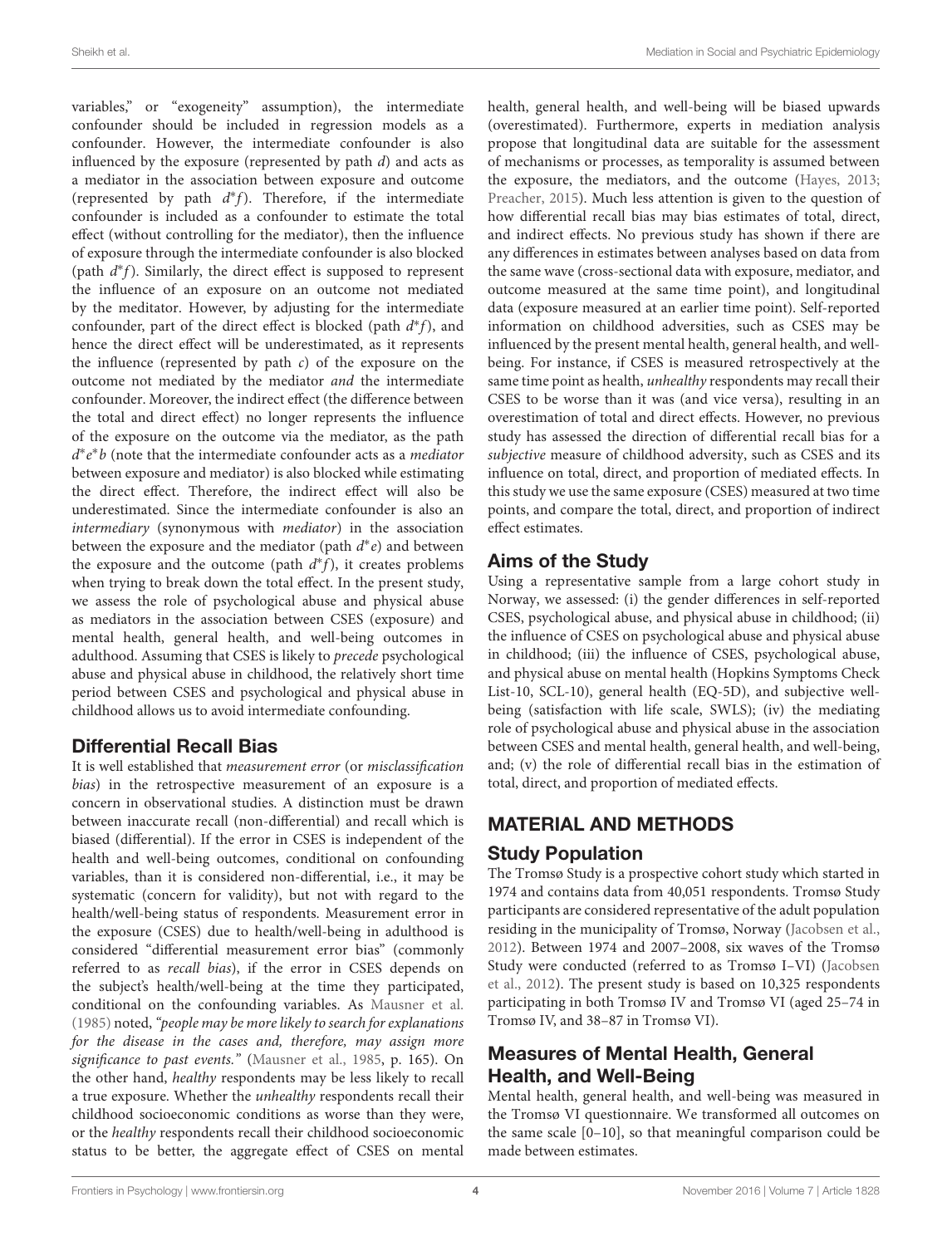Mental health status (anxiety and depression) was measured by the SCL-10, which is widely used in epidemiological studies. Respondents rated each of the 10 items in the SCL-10 on a four-point scale ranging from not at all (1) to extremely (4). We found an acceptable degree of internal consistency for the four-point scale in this sample (Cronbach's alpha 0.86, mean inter-item correlation: 0.41, McDonald's omega coefficient for composite reliability: 0.87). A composite variable was constructed as the sum of the 10 items. The total sum of scores were linearly transformed to lie on the scale [0–10], where 10 represented the worst mental health and 0 represented perfect mental health [mean: 0.89, standard deviation (SD): 1.20].

General health was assessed with the EQ-5D generic measure of health-related quality of life. Each health dimension has three levels: (1) no problems, (2) some problems, and (3) unable or extreme problems. Utility weights for EQ-5D<sub>utility</sub> health states was based on the widely used UK value set [\(Dolan, 1997\)](#page-14-21). These weights lie on a scale on which perfect health and being dead have a score of 1 and 0, respectively. The scores was linearly transformed to lie on the scale [0–10]; where 10 represented the lowest general health, and 0 represented perfect general health (mean: 1.36, SD: 1.61).

Well-being was measured by the response to the first three items on the SWLS [\(Diener et al., 1985;](#page-14-22) [Sheikh et al., 2014,](#page-15-12) [2016a\)](#page-15-8). These were "In most ways my life is close to my ideal," "The conditions of my life are excellent," and "I am satisfied with my life." Respondents rated these statements using a 7-point scale ranging from completely disagree (1) to completely agree (7). A composite variable was constructed as the sum of the three items. The total sum of scores were linearly transformed to lie on the scale [0–10]; where 10 represented the lowest well-being, and 0 represented the highest well-being (mean: 2.68, SD: 1.98).

### Childhood Socioeconomic Status

Self-rated childhood financial condition was used as the indicator of CSES, and was measured in both the Tromsø IV and Tromsø VI questionnaires by the question, "How was your family's financial situation during childhood?" on a 4-point scale  $(1 =$ very good,  $2 = \text{good}$ ,  $3 = \text{difficult}$ ,  $4 = \text{very difficult}$ ). The testretest reliability of CSES was good (Kappaweighted: 0.63, 99% CI: 0.61–0.65) in this sample (data not shown).

### Psychological Abuse and Physical Abuse in Childhood

Psychological abuse and physical abuse in childhood were used as mediators. Self-reported information on psychological abuse and physical abuse in childhood was collected in the Tromsø VI questionnaire by the question: "Have you over a long period experienced any of the following? (as a child)." The possible responses included: (i) "Being tormented, or threatened with violence" and; (ii) "Being beaten, kicked, or the victim of other types of violence." Respondents could tick one or both responses. Those who ticked the first response were classified as having experienced psychological abuse in childhood, while those who ticked the second response were classified as having experienced physical abuse in childhood.

To assess whether there is an additive effect of childhood abuse on mental health, general health, and well-being, we constructed a separate variable of *Abuse frequency*:  $0 =$  not exposed to psychological or physical abuse (reference),  $1 =$  exposed to either psychological or physical abuse,  $2 =$  exposed to both psychological and physical abuse.

### **Confounders**

Data on confounders were taken from the Tromsø IV questionnaire. The potential confounders age, gender, exposure to passive smoke in childhood (yes, no), living in Norway at age 1 (yes, no), mother's history of psychological problems, and father's history of psychological problems, were chosen based on a priori knowledge of the association between the exposures, mediators, and outcomes under study [\(Sheikh et al.,](#page-15-12) [2014,](#page-15-12) [2016a\)](#page-15-8). Mother's/father's history of psychological problems was measured as: "Does your mother/father have/has your mother/father ever had psychological problems?" (yes, no).

### Statistical Analysis

All analyses were conducted using Stata version 13. Assuming that data was missing at random (MAR), imputed values were generated with multiple imputation (with chained equations), to avoid any bias in the association of interest introduced by excluding individuals with missing data. 100 multiple datasets are generated to help account for the uncertainty in the imputation procedure. In order to increase the predictive power of the imputation procedure, we included all indicators of mental health, general health, and well-being in the imputation models. A comparison between the complete-case (excluding missing) and the imputed dataset is presented with proportions (%), and mean (standard error, SE). All statistical analyses were performed on imputed dataset.

All confounding variables were tested for pairwise multiplicative interaction with CSES, psychological abuse, and physical abuse with logistic, Poisson, and linear regression (Ordinary least square, OLS) models. Statistically significant  $(p < 0.05)$  multiplicative interactions were observed with gender. Lower CSES among women was associated with a significantly lower mental health, general health, and well-being, as compared to men (data not shown). Similarly, psychologically or physically abused women had significantly lower mental health, general health, and well-being, as compared to men (data not shown). Therefore, associations between CSES, psychological abuse, physical abuse, mental health, general health, and well-being are presented separately for men and women. Robust standard errors were derived with bias-corrected accelerated bootstrapping [\(Carpenter and Bithell, 2000\)](#page-14-23) and 99% confidence intervals (CIs) are reported. Both unadjusted (crude) and adjusted estimates are presented.

### Assessing Gender Difference in the Exposure, Mediators, and Outcomes

We assessed whether there was a significant difference between men and women for the exposures, mediators, and outcomes under study (**[Table 2](#page-7-0)**). Linear regression was used for continuous and ordinal variables (CSES, mental health, general health, and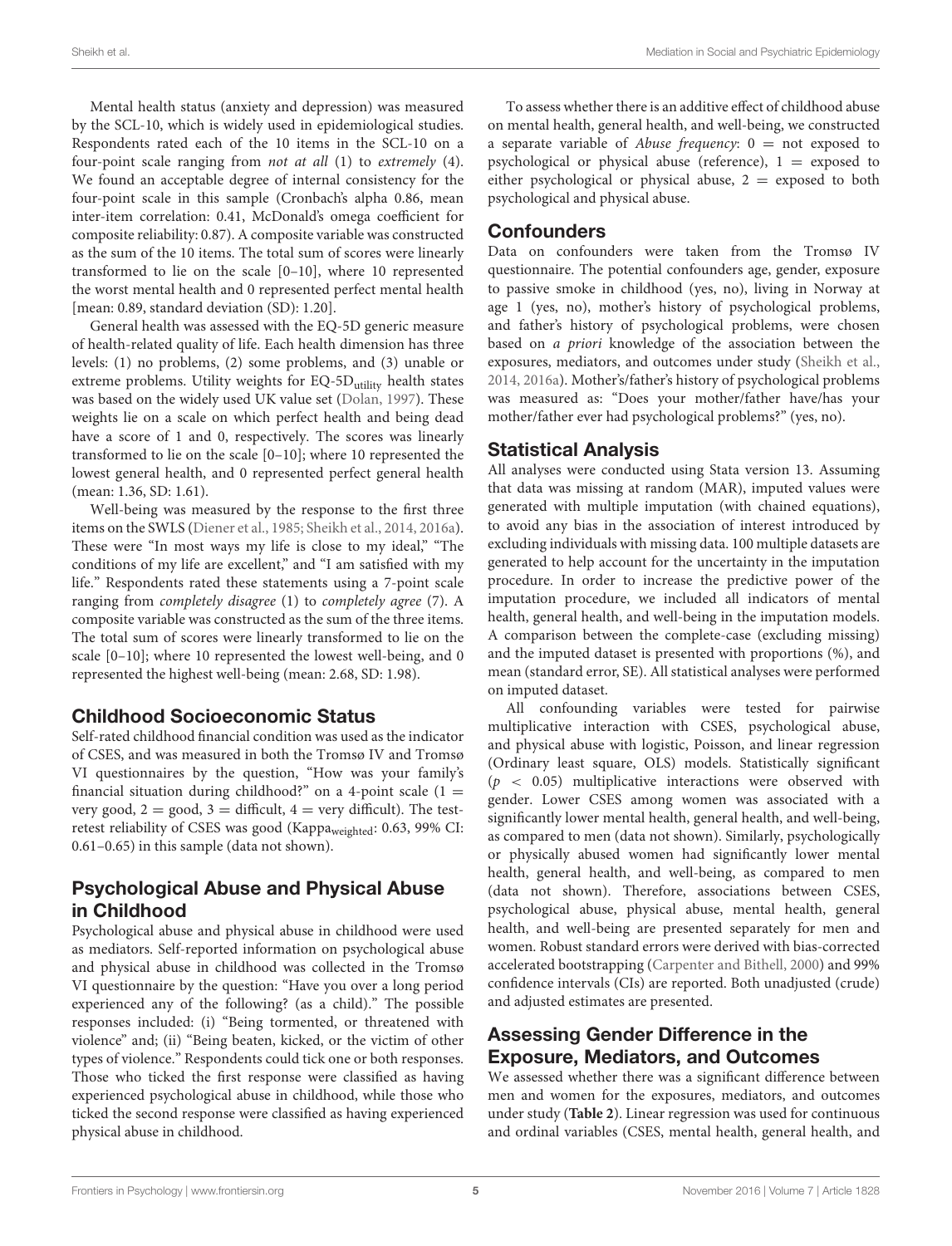well-being), while Poisson regression (relative risk, RR) was used for childhood abuse (psychological abuse, physical abuse, and abuse frequency).

#### Assessing the Association between Exposure and Mediators, and Mediators and Outcomes

Poisson regression analysis (RR and 99% CIs) with robust error variance [\(Barros and Hirakata, 2003;](#page-14-24) [Zou, 2004\)](#page-15-26) was used to assess the association between CSES and psychological abuse, physical abuse, and abuse frequency in childhood (**[Table 3](#page-8-0)**). To assess the linear association, abuse frequency was modeled as a continuous variable. In order to assess whether differential recall bias influences the association between CSES and psychological and physical abuse, the % differences between estimates of CSES in Tromso IV and Tromsø VI were also calculated, and 99% CIs are presented (**[Table 3](#page-8-0)**). The differences between estimates of CSES in Tromsø IV and Tromsø VI were considered as a crude proxy for differential recall bias due to present mental health, general health, and well-being).

Linear regression models were used to assess the influence of psychological abuse, physical abuse, and abuse frequency in childhood on mental health, general health, and well-being in adulthood (**[Table 4](#page-9-0)**). In order to assess whether differential recall bias in reporting psychological or physical abuse is present, the models were also adjusted for CSES in Tromsø VI. Five estimates are presented: unadjusted (model 1); adjusted for confounding variables and CSES in Tromsø IV (model 2); adjusted for confounding variables, CSES in Tromsø IV and psychological or physical abuse (model 3); adjusted for confounding variables, CSES in Tromsø IV, psychological or physical abuse, and CSES in Tromsø VI (model 4); and a difference between estimates from model 4 and 5 (% difference and 99% CIs) (**[Table 4](#page-9-0)**).

To assess if there is an additive effect of psychological and physical abuse, we assessed the association between abuse frequency and mental health, general health, and well-being with linear regression models. In order to assess whether differential recall bias influenced the association between abuse frequency, and mental health, general health, and well-being, the differences between the estimates of abuse frequency adjusted for confounding varibles, CSES in Tromsø IV and adjusted for confounding variables, CSES in Tromsø IV and CSES in Tromsø VI were also calculated (**[Table 5](#page-10-0)**). Four estimates are presented: unadjusted (model 1); adjusted for confounding variables and CSES in Tromsø IV (model 2); adjusted for confounding variables, CSES in Tromsø IV and CSES in Tromsø VI (model 3); and a difference between estimates from model 2 and 3 (% difference and 99% CIs) (**[Table 5](#page-10-0)**).

### Assessing Direct and Indirect Effects (Through Psychological Abuse and Physical Abuse) of Childhood Socioeconomic Status on Mental Health, General Health, and Well-Being

The estimation strategy for assessing mediation was based on the chains of risk model and the Causal Steps method (Judd and Kenny, [1981;](#page-15-27) [Baron and Kenny, 1986\)](#page-14-25). We used the "difference method" approach [\(Wright, 1934;](#page-15-28) [Judd and Kenny, 1981;](#page-15-27) Clogg et al., [1992\)](#page-14-26) to assess mediation. An important assumption of assessing mediation is that there is no multiplicative exposuremediator interaction [\(Clogg et al., 1992;](#page-14-26) [Robins and Greenland,](#page-15-29) [1992;](#page-15-29) [Have et al., 2004;](#page-14-27) [Kaufman et al., 2004;](#page-15-30) [Martinussen, 2009;](#page-15-31) [Sheikh et al., 2014,](#page-15-12) [2016a\)](#page-15-8). A multiplicative exposure-mediator interaction suggests that CSES interacts with psychological or physical abuse in its impact on mental health, general health, and well-being. Another assumption for assessing mediation with multiple mediators is that there is no multiplicative interaction between mediators [\(Lange et al., 2014;](#page-15-32) [Sheikh et al., 2016a\)](#page-15-8). No statistically significant ( $p > 0.1$ ) multiplicative interaction between the exposure and mediators, or between the mediators was observed (data not shown). Psychological abuse and physical abuse were included in the models to assess the indirect effect and the proportion of mediated effect (%) (**[Table 6](#page-11-0)**). Exposure (CSES) was measured at two time points (Tromsø IV and Tromsø VI). Mediation was assessed in both cross-sectional and longitudinal data. Four estimates are presented: total effects (adjusted for confounding variables), direct effects (adjusted for confounding variables and mediators), indirect effects, and proportion mediated (%) (**[Table 6](#page-11-0)**). Indirect effect was calculated as:

$$
\beta_{Indirect\ effect} = \beta_{Total\ effect} - \beta_{Direct\ effect} \qquad (1)
$$

Proportion mediated (%) was calculated as:

$$
PM (%) = \frac{\beta_{\text{Total effect}} - \beta_{\text{Direct effect}}}{\beta_{\text{Direct effect}} + \beta_{\text{Indirect effect}}} * 100
$$
 (2)

We calculated 99% CIs for all estimates using a bias-corrected accelerated bootstrap method [\(Carpenter and Bithell, 2000\)](#page-14-23) with 500 re-samplings. Total effects, direct effects, indirect effects and proportion mediated were assessed with both CSES in Tromsø IV and CSES in Tromsø VI (**[Table 6](#page-11-0)**).

Furthermore, the % difference in total effects and direct effects was calculated between estimates of CSES in Tromsø IV and CSES in Tromsø VI (**[Table 7](#page-12-0)**). The % difference (H<sub>0</sub>:  $\beta_{\text{TE,T4}}$  =  $\beta_{\text{TE.T6}}$ ) in total effects was calculated as:

% difference TE = 
$$
\frac{(\beta_{\text{DE.T6}} + \beta_{\text{IE.T6}}) - (\beta_{\text{DE.T4}} + \beta_{\text{IE.T4}})}{\beta_{\text{DE.T6}} + \beta_{\text{IE.T6}}} * 100
$$
 (3)

Where  $\beta_{DE}$ . T<sub>6</sub> is the direct effect of CSES (Tromsø VI),  $\beta_{IE}$ . T<sub>6</sub> the indirect effect of CSES (Tromsø VI),  $β_{DE}$ .<sub>T4</sub> the direct effect of CSES (Tromsø IV), and  $\beta_{\text{IE-T4}}$  the indirect effect of CSES (Tromsø IV).

The % difference  $(H_0: \beta_{\text{DE,T4}} = \beta_{\text{DE,T6}})$  in direct effects was calculated as:

$$
\% difference DE = \frac{(\beta_{\text{TE.T6}} - \beta_{\text{IE.T6}}) - (\beta_{\text{TE.T4}} - \beta_{\text{IE.T4}})}{\beta_{\text{TE.T6}} - \beta_{\text{IE.T6}}} * 100 \quad (4)
$$

Where  $\beta_{\text{TE-T6}}$  is the total effect of CSES (Tromsø VI),  $\beta_{\text{IE-T6}}$ the indirect effect of CSES (Tromsø VI),  $β$ <sub>TE</sub>.<sub>T4</sub> the total effect of CSES (Tromsø IV), and  $\beta_{\text{IE-T4}}$  the indirect effect of CSES (Tromsø IV).

Standard errors were derived with bias-corrected bootstrapping for hypothesis testing, and 99% CIs are presented.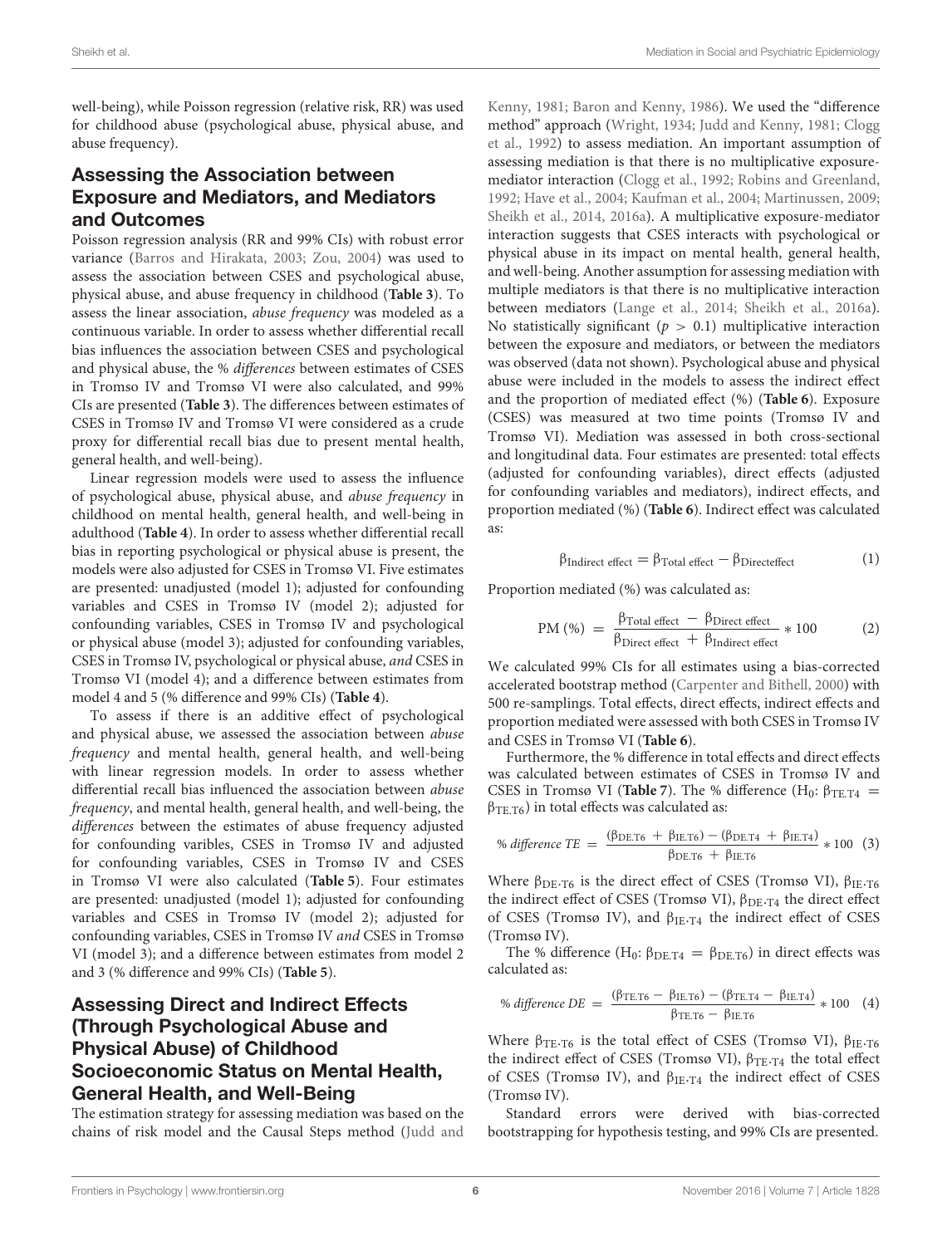# RESULTS

Among the 10,325 respondents the majority were aged 45 years or older (61.9%) at Tromsø IV and 54% were women. More mothers than fathers were reported to have a history of psychological problems (6.5 and 2.5%, respectively). One-third (33.6%) of respondents reported having difficult or very difficult financial conditions in childhood (in Tromsø IV), while 7.9% reported psychological abuse, and 5.4% reported physical abuse in childhood (**[Table 1](#page-6-0)**). However, the proportion of respondents reporting difficult or very difficult CSES was slightly lower (28.64%) in Tromsø VI.

### Association between Gender and Childhood Socioeconomic Status, Psychological Abuse, Physical Abuse, Mental Health, General Health, and Well-Being

Men reported a lower CSES (Tromsø IV) than women ( $\beta = -0.08$ ,  $p < 0.001$ ). The risk of psychological abuse in childhood among men was  $20\%$  (1/0.83 = 1.20) higher than that among women ( $p < 0.001$ ), while the risk of physical abuse in childhood was 54% ( $1/0.65 = 1.54$ ) higher among men than women ( $p < 0.001$ ). The *abuse frequency* was linearly associated  $(p < 0.001)$  with lower mental health, general health, and wellbeing in adulthood. Women reported lower mental health ( $\beta =$ 0.29, *p* < 0.001) and general health (β = 0.28, *p* < 0.001), but higher well-being ( $\beta = -0.15$ ,  $p < 0.001$ ), as compared to men (**[Table 2](#page-7-0)**).

#### Influence of Childhood Socioeconomic Status on Psychological Abuse and Physical Abuse in Childhood

**[Table 3](#page-8-0)** presents the association between CSES in Tromsø IV, CSES in Tromsø VI, and psychological abuse, physical abuse, and abuse frequency. Lower CSES (Tromsø IV) was significantly  $(p < 0.001)$  associated with psychological abuse (RR = 1.85) among men and  $RR = 1.90$  among women), physical abuse ( $RR$ )  $= 1.60$  among men and  $RR = 1.82$  among women), and abuse frequency ( $RR = 1.74$  among men and  $RR = 1.87$  among women) in childhood (**[Table 3](#page-8-0)**). The association between CSES and psychological abuse was stronger than that between CSES and physical abuse for both men and women (**[Table 3](#page-8-0)**). Furthermore, the associations were stronger for women than men (**[Table 3](#page-8-0)**).

Confounding variables must not be a consequence of CSES, and lie on the causal path between CSES and psychological abuse and physical abuse in childhood. If confounding variables were influenced by CSES, the adjusted estimates would be weaker than the unadjusted estimates. The adjusted estimates were higher than the unadjusted estimates, indicating that none of the confounding variables act as mediator in the association between CSES and psychological abuse and physical abuse in childhood. This also suggests that confounding variables are not intermediate confounders in CSES→abuse→MH/GH/WB association. Generally, the association between CSES measured at the same time point (Tromsø VI) as the psychological or

#### <span id="page-6-0"></span>TABLE 1 | General characteristics of the study sample ( $n = 10,325$ ).

| <b>Characteristics</b>                                    | Complete-case dataset                                   | <b>Imputed dataset</b><br>(%)          |  |
|-----------------------------------------------------------|---------------------------------------------------------|----------------------------------------|--|
|                                                           | n (%)                                                   |                                        |  |
|                                                           |                                                         |                                        |  |
| <b>AGE (IN 1994)</b><br>Mean (standard error, SE)         | 47.03 (0.12)                                            | $\_b$                                  |  |
| $25 - 34$                                                 | 1987 (19.2)                                             | $\_b$                                  |  |
| $35 - 44$                                                 | 1944 (18.8)                                             | $\_b$                                  |  |
| $45 - 54$                                                 | 3630 (35.2)                                             | $\_b$                                  |  |
| $55 - 64$                                                 | 2016 (19.5)                                             | $\_b$                                  |  |
| $65 - 74$                                                 |                                                         | $\_b$                                  |  |
| <b>GENDER</b>                                             | 748 (7.2)                                               |                                        |  |
| Men                                                       | 4754 (46.0)                                             | $\_b$                                  |  |
| Women                                                     | 5571 (54.0)                                             | $\overline{\phantom{a}}^{\phantom{a}}$ |  |
|                                                           |                                                         |                                        |  |
|                                                           | HISTORY OF PSYCHOLOGICAL PROBLEMS, MOTHER               | $\_b$                                  |  |
| Yes                                                       | 676 (6.5)                                               | $\overline{\phantom{a}}^{\phantom{a}}$ |  |
| <b>No</b>                                                 | 9649 (93.5)                                             |                                        |  |
| HISTORY OF PSYCHOLOGICAL PROBLEMS, FATHER                 |                                                         |                                        |  |
| Yes                                                       | 256 (2.5)                                               | $\_b$                                  |  |
| No.                                                       | 10069 (97.5)                                            | $\overline{\phantom{a}}^{\phantom{a}}$ |  |
| <b>EXPOSURE TO PASSIVE SMOKE IN CHILDHOOD<sup>a</sup></b> |                                                         |                                        |  |
| Yes                                                       | 7589 (73.5)                                             | 73.5                                   |  |
| <b>No</b>                                                 | 2731 (26.5)                                             | 26.5                                   |  |
| LIVING IN NORWAY AT AGE 1ª                                |                                                         |                                        |  |
| Yes                                                       | 8962 (97.9)                                             | 97.9                                   |  |
| No                                                        | 192 (2.1)                                               | 2.1                                    |  |
|                                                           | CHILDHOOD SOCIOECONOMIC STATUS (TROMSØ IV) <sup>a</sup> |                                        |  |
| Mean (SE)                                                 | 2.32(0.01)                                              | 2.32(0.01)                             |  |
| Very good                                                 | 352 (3.7)                                               | 3.8                                    |  |
| Good                                                      | 5906 (62.6)                                             | 62.6                                   |  |
| <b>Difficult</b>                                          | 2946 (31.2)                                             | 31.2                                   |  |
| Very difficult                                            | 228 (2.4)                                               | 2.4                                    |  |
|                                                           | CHILDHOOD SOCIOECONOMIC STATUS (TROMSØ VI) <sup>a</sup> |                                        |  |
| Mean (SE)                                                 | 2.25(0.01)                                              | 2.25(0.01)                             |  |
| Very good                                                 | 5.5                                                     | 5.5                                    |  |
| Good                                                      | 65.9                                                    | 65.7                                   |  |
| <b>Difficult</b>                                          | 26.8                                                    | 27.0                                   |  |
| Very difficult                                            | 1.9                                                     | 1.9                                    |  |
| PSYCHOLOGICAL ABUSE IN CHILDHOOD                          |                                                         |                                        |  |
| Yes                                                       | 818 (7.9)                                               | $\_b$                                  |  |
| No                                                        | 9507 (92.1)                                             | $\_b$                                  |  |
| PHYSICAL ABUSE IN CHILDHOOD                               |                                                         |                                        |  |
| Yes                                                       | 554 (5.4)                                               | $\_b$                                  |  |
| No                                                        | 9771 (94.6)                                             | $\_b$                                  |  |
| <b>ABUSE FREQUENCY</b>                                    |                                                         |                                        |  |
| Not exposed to                                            | 9310 (90.2)                                             | $\_b$                                  |  |
| psychological or physical<br>abuse                        |                                                         |                                        |  |
| Exposed to psychological or<br>physical abuse             | 658 (6.4)                                               | $\_b$                                  |  |
| Exposed to both<br>psychological and physical<br>abuse    | 357 (3.5)                                               | $\_b$                                  |  |
| Mental health (SCL-10) <sup>a</sup><br>Mean (SE)          | 0.89(0.01)                                              | 0.98(0.01)                             |  |
|                                                           |                                                         | (Continued)                            |  |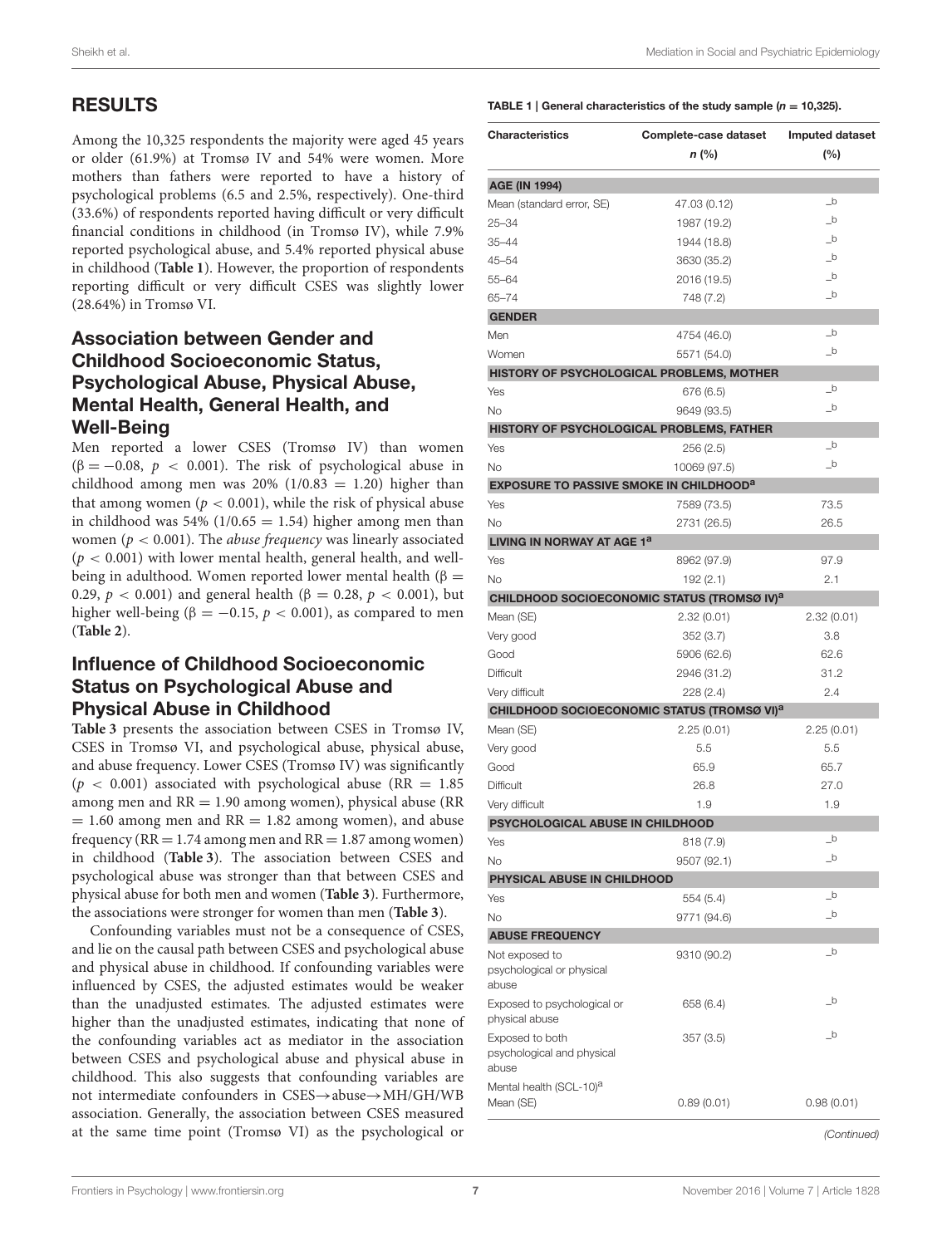#### TABLE 1 | Continued

| <b>Characteristics</b>              | Complete-case dataset<br>$n$ (%) | Imputed dataset<br>(%) |
|-------------------------------------|----------------------------------|------------------------|
| General health (EQ-5D) <sup>a</sup> |                                  |                        |
| Mean (SE)                           | 1.36(0.02)                       | 1.43(0.02)             |
| Well-being (SWLS) <sup>a</sup>      |                                  |                        |
| Mean (SE)                           | 2.68(0.02)                       | 2.75(0.02)             |

*<sup>a</sup>The numbers for some variables do not add up to 10,325 due to missing values.*

*<sup>b</sup>There were no missing values, so no imputations were made for these variables.*

*SCL-10, Hopkins Symptoms Check List-10; scale (0–10), where 0 represents perfect mental health, and 10 represents worst mental health.*

*EQ-5D, Euroqol-5Dimension generic measure of health-related quality of life; scale (0–10), where 0 represents perfect health, and 10 represents worst health.*

*SWLS, satisfaction with life scale; scale (0–10), where 0 represents highest well-being, and 10 represents lowest well-being.*

physical abuse, was stronger than the association with CSES measured at an earlier point in time (Tromsø IV) (**[Table 3](#page-8-0)**). Among women, the % differences between estimates of CSES in Tromsø IV and Tromsø VI indicate that the association between CSES in Tromsø VI and psychological abuse was 14.45% (99% CI: 6.20–24.91) stronger. Similarly, the association between CSES in Tromsø VI and physical abuse was 27.47% (99% CI: 5.95–39.49) stronger among men, while it was 17.83% (99% CI: 5.25–32.29) stronger among women. Moreover, there was a pattern between men and women. The % differences indicate that psychologically abused women tended to report lower CSES in Tromsø VI than in Tromsø IV, while physically abused men tended to report lower CSES in Tromsø VI than in Tromsø IV (and vice versa). Furthermore, relative to the association between CSES in Tromsø IV and abuse frequency, the association between CSES in Tromsø VI and abuse frequency was 13.53% (99% CI: 2.08–25.47) stronger among men, while it was 15.73% (99% CI: 5.85–27.41) stronger among women (**[Table 3](#page-8-0)**).

### Association between Psychological Abuse, Physical Abuse, and Mental Health, General Health, and Well-Being in Adulthood

**[Table 4](#page-9-0)** presents the association between psychological abuse, physical abuse, and mental health, general health, and well-being. Adjusted for confounding variables (Model 3), psychological abuse in childhood was associated with lower mental health (β  $= 0.38, p < 0.001$  among men *vs*. β = 0.54, p < 0.001 among women), general health (β = 0.18,  $p$  < 0.1 among men *vs*.  $β = 0.50, p < 0.001$  among women), and well-being (β = 0.32,  $p < 0.01$  among men *vs.* β = 0.67, *p* < 0.001 among women) in adulthood (**[Table 4](#page-9-0)**). Similarly, physical abuse in childhood was associated with lower mental health ( $\beta = 0.21$ ,  $p < 0.05$ ) among men *vs.*  $β = 0.33, p < 0.01$  among women), general health (β = 0.34, *p* < 0.01 among men *vs*. β = 0.37, *p* < 0.05 among women), and well-being (β = 0.21,  $p$  < 0.1 among men vs. β = 0.35, p < 0.05 among women) in adulthood (Model 3). Generally, psychological abuse in childhood had a greater influence than physical abuse on mental health and well-being <span id="page-7-0"></span>TABLE 2 | Association between gender and childhood socioeconomic status (Tromsø IV), psychological abuse in childhood, physical abuse in childhood, mental health in adulthood, general health in adulthood, and subjective well-being in adulthood.

|                                               |                                         | Female (reference = male)                    |  |
|-----------------------------------------------|-----------------------------------------|----------------------------------------------|--|
|                                               | <b>Unadjusted</b><br>$\beta$ (99% CI)   | <b>Adjusted</b><br>$\beta$ (99% CI)          |  |
| Childhood socioeconomic<br>status (Tromsø IV) | $-0.07$ ( $-0.10, -0.04$ ) <sup>a</sup> | $-0.08$ ( $-0.11$ , $-0.05$ ) <sup>a,b</sup> |  |
|                                               | RR (99% CI)                             | RR (99% CI)                                  |  |
| Psychological abuse                           | $0.76(0.64 - 0.91)^a$                   | $0.83(0.71 - 0.97)^{a,c}$                    |  |
| Physical abuse                                | $0.59(0.48 - 0.74)^a$                   | $0.65(0.53 - 0.79)^{a,d}$                    |  |
| Abuse frequency                               | $0.69(0.58 - 0.81)^a$                   | $0.60(0.51 - 0.71)^{a,h}$                    |  |
|                                               | $\beta$ (99% CI)                        | $\beta$ (99% CI)                             |  |
| Mental health                                 | $0.46(0.40 - 0.52)^a$                   | $0.29(0.24 - 0.35)^{a,e}$                    |  |
| General health                                | $0.52(0.43 - 0.60)^a$                   | $0.28(0.21 - 0.36)^{a,t}$                    |  |
| Subjective well-being                         | $0.19(0.08 - 0.30)^a$                   | $-0.15$ ( $-0.25$ , $-0.04$ ) <sup>a,g</sup> |  |

*<sup>a</sup>p* < *0.001.*

*<sup>b</sup>Adjusted for age, parental history of psychological problems, exposure to passive smoke in childhood, living in Norway at age 1, psychological abuse, physical abuse, mental health, general health, and well-being.*

*<sup>c</sup>Adjusted for age, parental history of psychological problems, exposure to passive smoke in childhood, living in Norway at age 1, CSES in Tromsø IV, CSES in Tromsø VI, physical abuse, mental health, general health, and well-being.*

*<sup>d</sup>Adjusted for age, parental history of psychological problems, exposure to passive smoke in childhood, living in Norway at age 1, CSES in Tromsø IV, CSES in Tromsø VI, psychological abuse, mental health, general health, and well-being.*

*<sup>e</sup>Adjusted for age, parental history of psychological problems, exposure to passive smoke in childhood, living in Norway at age 1, CSES in Tromsø IV, CSES in Tromsø VI, psychological abuse, physical abuse, general health, and well-being.*

*<sup>f</sup>Adjusted for age, parental history of psychological problems, exposure to passive smoke in childhood, living in Norway at age 1, CSES in Tromsø IV, CSES in Tromsø VI, psychological abuse, physical abuse, mental health, and well-being.*

*<sup>g</sup>Adjusted for age, parental history of psychological problems, exposure to passive smoke in childhood, living in Norway at age 1, CSES in Tromsø IV, CSES in Tromsø VI, psychological abuse, physical abuse, mental health, general health, and well-being.*

*<sup>h</sup>Adjusted for age, parental history of psychological problems, exposure to passive smoke in childhood, living in Norway at age 1, CSES in Tromsø IV, CSES in Tromsø VI, mental health, general health, and well-being.*

in adulthood. However, among men, physical abuse in childhood led to lower general health in adulthood than psychological abuse (Model 3).

In order to assess whether retrospective assessment of psychological abuse and physical abuse in childhood is influenced by recall bias, the estimates were further adjusted for CSES in Tromsø VI (Model 4), which was used as a crude proxy for differential recall bias (**[Table 4](#page-9-0)**). The % differences in Model 3 and 4 indicate that some of the association between psychological abuse and mental health, general health, and well-being is driven by differential recall bias (2.66–8.28%,  $p < 0.05$  among men *vs*. 6.44–9.75%,  $p < 0.001$  among women). Similarly, after adjusting for CSES in Tromsø VI, the estimates for physical abuse in Model 3 were further attenuated (decreased) by 10.19–23.69%, p  $< 0.01$  among men, and 6.17–9.19%,  $p < 0.01$  among women. This indicates that even if CSES in Tromsø IV is included in the models, additional variables (such as CSES in Tromsø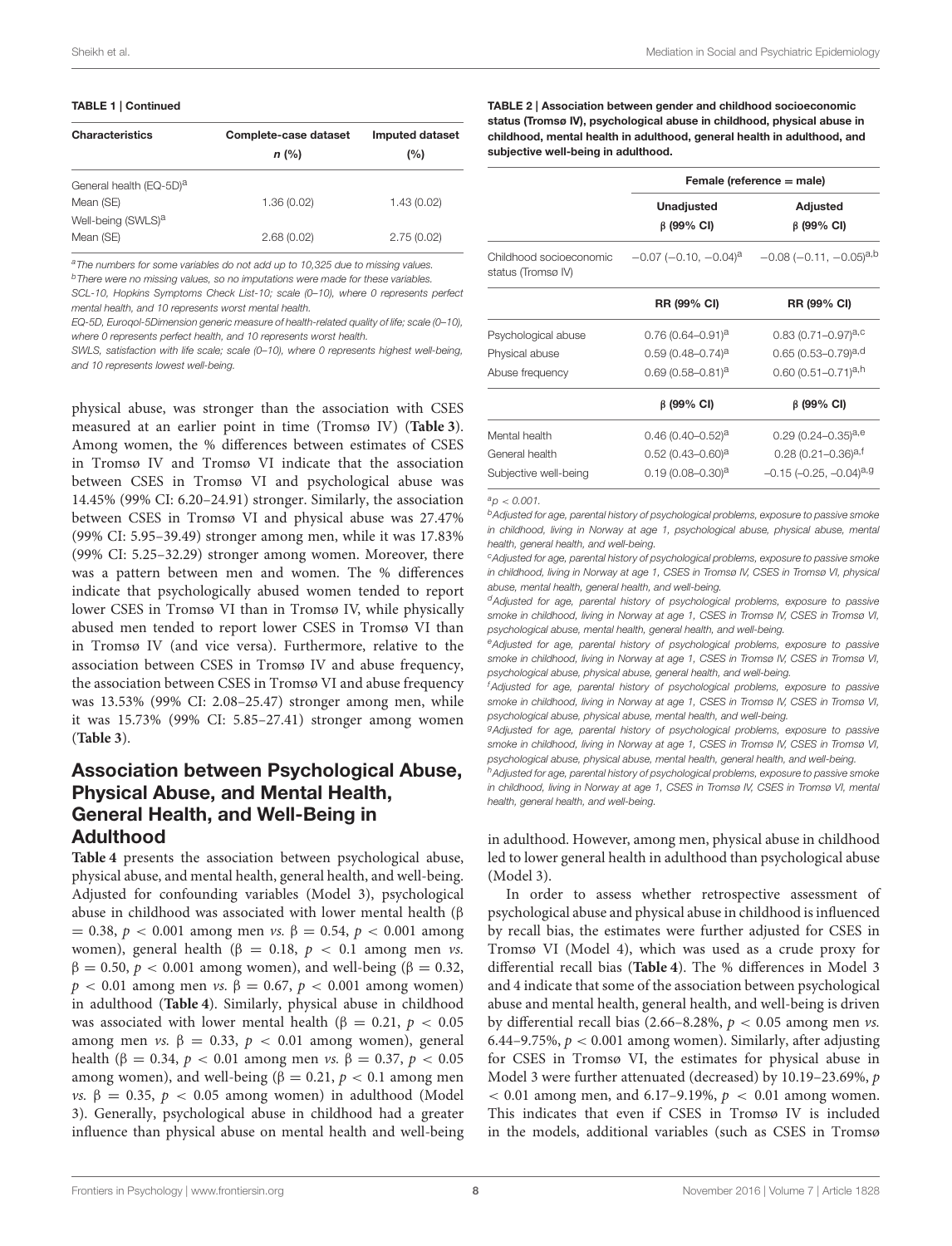|                                    | <b>Psychological abuse</b>        |                                  |                                  | <b>Physical abuse</b>             |                          | Abuse frequency                 |  |
|------------------------------------|-----------------------------------|----------------------------------|----------------------------------|-----------------------------------|--------------------------|---------------------------------|--|
|                                    | Model 1 <sup>a</sup>              | Model 2 <sup>b</sup>             | Model 1 <sup>a</sup>             | Model 2 <sup>b</sup>              | Model 1 <sup>a</sup>     | Model 2 <sup>b</sup>            |  |
|                                    | RR (99% CI)                       | RR (99% CI)                      | RR (99% CI)                      | RR (99% CI)                       | <b>RR (99% CI)</b>       | RR (99% CI)                     |  |
| MEN ( $n = 4754$ )                 |                                   |                                  |                                  |                                   |                          |                                 |  |
| CSES (Tromsø IV)                   | $1.55(1.27 - 1.89)^{c}$           | $1.85(1.51 - 2.25)^{c}$          | $1.45(1.14 - 1.85)^{c}$          | 1.60 $(1.25 - 2.05)^{c}$          | $1.51(1.24 - 1.83)^{c}$  | $1.74(1.43 - 2.11)^{c}$         |  |
| CSES (Tromsø VI)                   | 1.65 $(1.36 - 2.00)^{C}$          | $1.88(1.54 - 2.29)$ <sup>C</sup> | $1.78(1.42 - 2.22)^{c}$          | 1.91 $(1.52 - 2.41)^c$            | 1.70 $(1.42 - 2.04)^{C}$ | $1.89(1.57 - 2.28)^{c}$         |  |
| % difference (99% CI) <sup>d</sup> |                                   | $2.65 (-7.67 - 16.78)$           |                                  | 27.47 (5.95-39.49) <sup>e</sup>   |                          | 13.53 (2.08-25.47) <sup>e</sup> |  |
| <b>WOMEN</b> ( $n = 5571$ )        |                                   |                                  |                                  |                                   |                          |                                 |  |
| CSES (Tromsø IV)                   | 1.66 $(1.35 - 2.04)$ <sup>C</sup> | $1.90(1.53 - 2.36)^{c}$          | $1.61 (1.21 - 2.15)^{c}$         | 1.82 $(1.35 - 2.46)$ <sup>C</sup> | $1.64(1.34 - 2.01)^{c}$  | $1.87(1.51 - 2.32)^{c}$         |  |
| CSES (Tromsø VI)                   | 1.94 $(1.60 - 2.36)^{c}$          | $2.12(1.73 - 2.59)^{\circ}$      | $1.91(1.45 - 2.50)$ <sup>C</sup> | $2.07(1.56 - 2.75)^{c}$           | $1.93(1.59 - 2.34)^{c}$  | $2.10(1.72 - 2.57)^{c}$         |  |
| % difference (99% CI) <sup>d</sup> |                                   | 14.45 (6.20-24.91) <sup>e</sup>  |                                  | 17.83 (5.25-32.29) <sup>e</sup>   |                          | 15.73 (5.85-27.41) <sup>c</sup> |  |

<span id="page-8-0"></span>

| TABLE 3   The effect of childhood socioeconomic status on psychological abuse and physical abuse in childhood ( $n = 10,325$ ). |  |
|---------------------------------------------------------------------------------------------------------------------------------|--|
|---------------------------------------------------------------------------------------------------------------------------------|--|

*<sup>a</sup>Model 1, Unadjusted.*

*<sup>b</sup>Model 2, Adjusted for age, parental history of psychological problems, exposure to passive smoke in childhood, and living in Norway at age 1.*

 $c_p < 0.001$ .

*<sup>d</sup>% difference between the estimate of CSES in Tromsø IV and Tromsø VI.*

*Childhood socioeconomic status (CSES) was measured in Tromsø IV study (1994–1995), and Tromsø VI study (2007–2008), while psychological abuse and physical abuse was measured in Tromsø VI study (2007–2008).*

*RR, relative risk.*

*CI, confidence interval.*

VI) should be included to account for differential recall bias (assuming that CSES reported in Tromsø IV does not influence reporting the CSES in Tromsø VI). Moreover, there was a pattern between men and women. The % differences indicate that women with lower mental health, general health, and wellbeing over-reported psychological abuse in childhood (and vice versa), while men with lower mental health, general health, and well-being over-reported physical abuse in childhood (and vice versa).

**[Table 5](#page-10-0)** presents the additive effect of psychological and physical abuse in childhood on mental health, general health, and well-being. Abuse frequency (Model 2) was associated (additively) with lower mental health and general health  $(p < 0.05)$ . However, among men the association between psychological *or* physical abuse, and well-being was stronger ( $\beta$  = 0.44,  $p < 0.001$ ) than with *both* psychological and physical abuse  $(\beta = 0.40, p < 0.001)$  (Model 2).

In order to assess whether abuse frequency is influenced by differential recall bias, the estimates were further adjusted for CSES in Tromsø VI (Model 3). The % differences between Models 2 and 3 indicate that some of the association between abuse frequency and mental health, general health, and wellbeing is driven by the differential recall bias  $(4.22-15.81\%, p <$ 0.001 among men *vs.* 5.65–9.60%,  $p < 0.001$  among women).

### Direct and Indirect Effect of Childhood Socioeconomic Status on Mental Health, General Health, and Well-Being in Adulthood

**[Table 6](#page-11-0)** presents the total, direct and indirect effect of CSES measured in Tromsø IV and Tromsø VI. After adjusting for confounding variables, lower CSES (Tromsø IV) was significantly  $(p < 0.001)$  associated with lower mental health, general health, and well-being in adulthood for both men and women. Lower CSES (Tromsø IV) led to lower mental health and well-being among women, as compared to men. However, lower CSES (Tromsø IV) led to a greater negative impact on general health among men compared to women. Decomposition of total effects showed that both the direct effects and indirect effects were statistically significant ( $p < 0.001$ ). Psychological abuse and physical abuse in childhood significantly mediated some of the association between CSES (Tromsø IV) and mental health, general health, and well-being in adulthood (6.46–16.43% among men and 7.38–14.07% among women, p < 0.001) (**[Table 6](#page-11-0)**).

Assessing mediation through the use of CSES from the same wave (Tromsø VI) as the mediators and outcomes showed some differences. The direction of effects remained the same; however, the total and direct effects showed a stronger association, while the proportion of mediated (%) effects were weaker in magnitude (**[Table 6](#page-11-0)**). This implies that assessing mediation with cross-sectional data biased the total and direct effects upwards, while the % mediated effects were biased downwards.

**[Table 7](#page-12-0)** presents the % difference in total effects and direct effects estimated with the CSES in Tromsø VI and the CSES in Tromsø IV (from **[Table 6](#page-11-0)**). The total effect of CSES in Tromsø VI on mental health, general health, and well-being was stronger as compared to the total effect of CSES in Tromsø IV (27.89–32.14%,  $p < 0.001$  among men vs. 18.99–44.42%,  $p <$ 0.001 among women). This indicates that differential recall bias has a substantial influence on the cross-sectional association between CSES and mental health, general health, and well-being. Moreover, the direct effect of CSES in Tromsø VI on mental health, general health, and well-being was stronger as compared to the direct effect of CSES in Tromsø IV (29.20–35.75%,  $p < 0.001$  among men vs. 19.48-47.66%,  $p < 0.001$  among women).

 $e_{D}$  < 0.01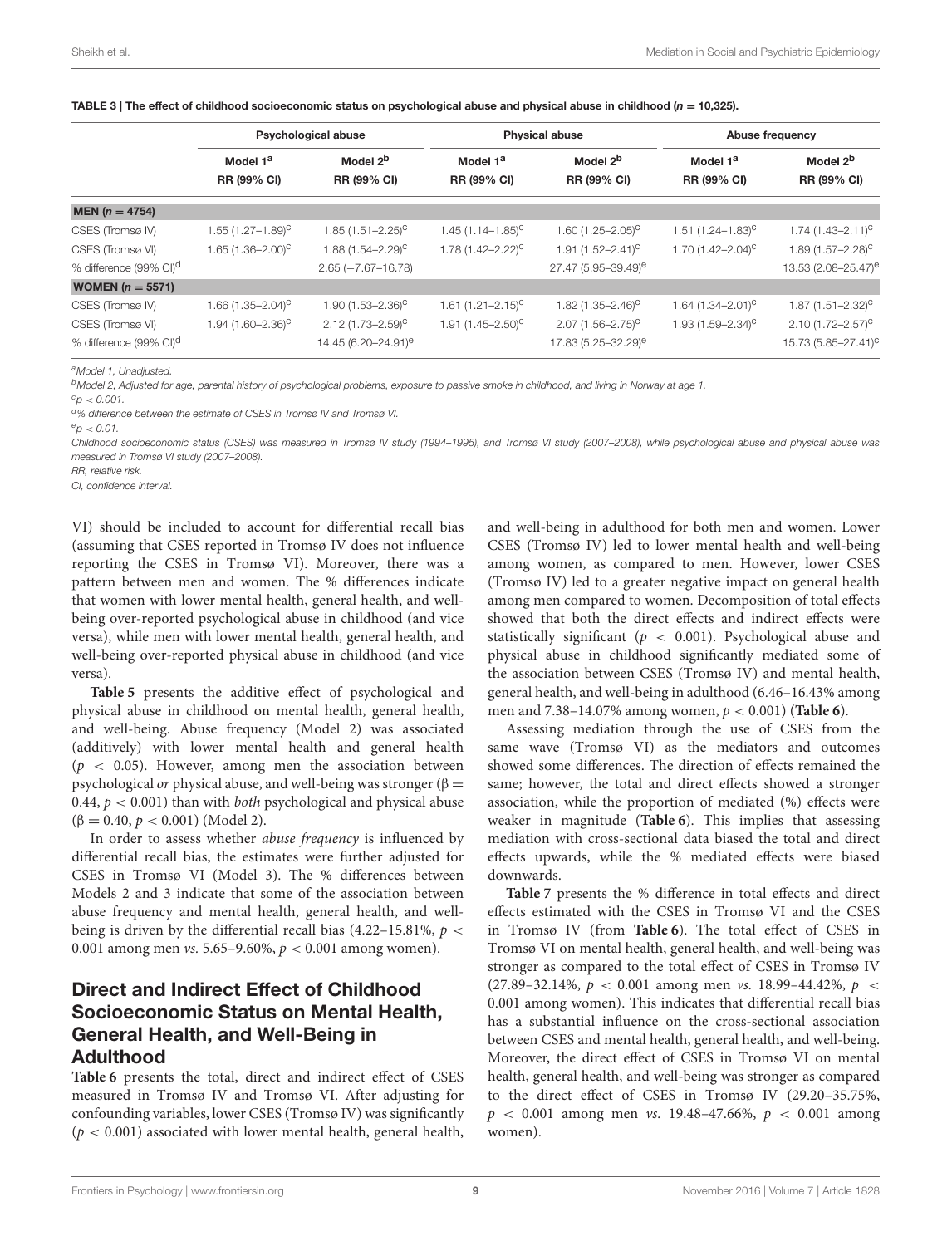<span id="page-9-0"></span>

| TABLE 4   The effect of psychological abuse and physical abuse in childhood on mental health, general health, and well-being in adulthood ( $n = 10,325$ ). |  |
|-------------------------------------------------------------------------------------------------------------------------------------------------------------|--|
|-------------------------------------------------------------------------------------------------------------------------------------------------------------|--|

|                                       |                                                                | Model 1 <sup>a</sup>                                                                             | Model 2 <sup>b</sup>                                                          | Model 3 <sup>c</sup>                                                                                         | Model 4 <sup>d</sup>                                                                                 | % difference in Model 3<br>and Model 4                                                            |
|---------------------------------------|----------------------------------------------------------------|--------------------------------------------------------------------------------------------------|-------------------------------------------------------------------------------|--------------------------------------------------------------------------------------------------------------|------------------------------------------------------------------------------------------------------|---------------------------------------------------------------------------------------------------|
|                                       |                                                                | $\beta$ (99% CI)                                                                                 | $\beta$ (99% CI)                                                              | $\beta$ (99% CI)                                                                                             | $\beta$ (99% CI)                                                                                     | % (99% CI)                                                                                        |
| <b>MENTAL HEALTH (SCL-10)</b>         |                                                                |                                                                                                  |                                                                               |                                                                                                              |                                                                                                      |                                                                                                   |
| Psychological abuse                   | Men ( $n = 4754$ )<br>Women ( $n = 5571$ )                     | $0.54$ (0.36-0.72) <sup>1</sup><br>$0.77$ (0.53-1.00) <sup>1</sup>                               | $0.48(0.30 - 0.66)^{t}$<br>$0.69(0.46 - 0.93)$                                | $0.38(0.18 - 0.59)^{1,1}$<br>$0.57$ (0.32-0.82) <sup>I,i</sup>                                               | $0.37(0.08 - 0.54)^{l}$<br>$0.54$ (0.44-0.66) <sup>1, J</sup>                                        | $2.66(0.89 - 11.85)^h$<br>$6.44(4.98 - 8.65)^{1}$                                                 |
| Physical abuse                        | Men ( $n = 4754$ )<br>Women ( $n = 5571$ )                     | $0.48(0.29 - 0.67)^{1}$<br>$0.73$ (0.43-1.03) <sup>1</sup>                                       | $0.43(0.24 - 0.62)^{1}$<br>$0.67$ (0.37-0.97) <sup>1</sup>                    | $0.21$ (-0.01-0.43) <sup>e,g</sup><br>$0.33(0.02 - 0.64)^{e, h}$                                             | $0.19(0.13 - 0.34)^{h,k}$<br>0.31 (0.09-0.53) <sup>h,k</sup>                                         | 11.29 (5.03-19.25) <sup>h</sup><br>$6.17(3.71 - 23.45)^h$                                         |
| <b>GENERAL HEALTH (EQ-5D)</b>         |                                                                |                                                                                                  |                                                                               |                                                                                                              |                                                                                                      |                                                                                                   |
| Psychological abuse                   | Men ( $n = 4754$ )<br>Women ( $n = 5571$ )                     | $0.34$ (0.12-0.57) <sup>1</sup><br>$0.57$ (0.30-0.84) <sup>i</sup>                               | $0.33(0.11 - 0.55)^{t}$<br>$0.64$ (0.37-0.91) <sup>1</sup>                    | $0.18$ (-0.06-0.41) <sup> ,f</sup><br>$0.50(0.21 - 0.80)^{l,i}$                                              | $0.16$ (-0.00-0.41) <sup>f,j</sup><br>$0.46(0.28 - 0.66)^{i,j}$                                      | 8.28 (2.74-88.72)h<br>$9.75(6.90 - 11.99)^{i}$                                                    |
| Physical abuse                        | Men ( $n = 4754$ )<br>Women ( $n = 5571$ )                     | $0.46(0.19 - 0.73)^{i}$<br>$0.62(0.26 - 0.98)^{i}$                                               | $0.44(0.17 - 0.70)$<br>$0.67$ (0.32-1.03) <sup>i</sup>                        | 0.34 (0.05-0.62) <sup>e,h</sup><br>$0.37$ (-0.01-0.76) <sup>e,g</sup>                                        | 0.30 $(0.14 - 0.40)^{h,k}$<br>0.34 (0.03-0.55) $h,k$                                                 | 10.09 (6.33-24.77) <sup>h</sup><br>7.28 (4.01-42.78) <sup>h</sup>                                 |
| <b>WELL-BEING (SWLS)</b>              |                                                                |                                                                                                  |                                                                               |                                                                                                              |                                                                                                      |                                                                                                   |
| Psychological abuse<br>Physical abuse | Men ( $n = 4754$ )<br>Women $(n = 5571)$<br>Men ( $n = 4754$ ) | $0.51$ (0.26-0.75) <sup>1</sup><br>$0.87$ $(0.55 - 1.18)^{1}$<br>$0.47$ (0.19-0.74) <sup>i</sup> | $0.41(0.16 - 0.66)^{t}$<br>$0.79(0.48 - 1.11)^{t}$<br>$0.39(0.11 - 0.66)^{i}$ | $0.32$ (0.03-0.60) <sup>I,h</sup><br>$0.67$ (0.31-1.03) <sup>I,i</sup><br>$0.21$ (-0.11-0.52) <sup>e,f</sup> | $0.30(0.08 - 0.49)^{h,j}$<br>$0.61$ (0.38-0.79) <sup>i,j</sup><br>$0.16$ (-0.02-0.32) <sup>f,k</sup> | $6.59(1.36 - 26.29)^h$<br>$8.74$ (6.33-11.04) <sup>i,j</sup><br>23.69 (11.76-203.89) <sup>i</sup> |
|                                       | Women $(n = 5571)$                                             | $0.82$ (0.43-1.21) <sup>1</sup>                                                                  | $0.74$ (0.36-1.13) <sup>1</sup>                                               | $0.35$ (-0.09-0.79) <sup>e,g</sup>                                                                           | 0.32 $(0.07 - 0.60)^{h,k}$                                                                           | $9.19(5.79 - 32.17)^h$                                                                            |

*<sup>a</sup>Model 1, Unadjusted.*

*<sup>b</sup>Model 2, Adjusted for age, parental history of psychological problems, exposure to passive smoke in childhood, living in Norway at age 1 and CSES in Tromsø IV.*

*<sup>c</sup>Model 3, Model 2*+ *adjusted for physical abuse when psychological was used as the exposure, and adjusted for psychological abuse when physical abuse was used as an exposure. <sup>d</sup>Model 4, Model 3*+ *CSES in Tromsø VI.*

*<sup>e</sup>Adjusted for age, parental history of psychological problems, exposure to passive smoke in childhood, living in Norway at age 1, CSES in Tromsø IV* + *psychological abuse.*  $f_{D}$  < 0.1.

*<sup>g</sup>p* < *0.05.*

 $h_p < 0.01$ .

 $i_{p}$   $\geq$  0.001

*<sup>j</sup>Adjusted for age, parental history of psychological problems, exposure to passive smoke in childhood, living in Norway at age 1, CSES in Tromsø IV, physical abuse* + *CSES in Tromsø VI.*

*<sup>k</sup>Adjusted for age, parental history of psychological problems, exposure to passive smoke in childhood, living in Norway at age 1, CSES in Tromsø IV, psychological abuse* + *CSES in Tromsø*

<sup>1</sup>Adjusted for age, parental history of psychological problems, exposure to passive smoke in childhood, living in Norway at age 1, CSES in Tromsø IV + physical abuse. *VI.*

*SCL-10, Hopkins Symptoms Check List-10; scale (0–10), where 0 represents perfect mental health, and 10 represents worst mental health.*

*EQ-5D, Euroqol-5Dimensiongeneric measure of health-related quality of life; scale (0–10), where 0 represents perfect health, and 10 represents worst health.*

*SWLS, satisfaction with life scale; scale (0–10), where 0 represents highest well-being, and 10 represents lowest well-being.*

*RR, relative risk.*

*CI, confidence interval.*

### Relative importance of CSES, Psychological Abuse, and Physical Abuse in Childhood to Mental Health, General Health, and Well-Being in Adulthood

Statistically, the change in the estimate for exposure due to a confounder or a mediator may be assessed in the same manner (with either the "difference method" or statistical methods based on counterfactuals/potential outcomes). Therefore, the estimates for direct effects can be interpreted with an alternative hypothesis of whether CSES affects mental health, general health, and wellbeing in adulthood, independent of psychological abuse, and physical abuse in childhood.

The estimates from model 4 in **[Table 4](#page-9-0)**, and the direct effects from **[Table 6](#page-11-0)** (CSES from Tromsø IV), are presented in **[Figure 2](#page-13-0)** for comparison between the three childhood adversities. The relative impact of CSES, psychological abuse, and physical abuse in childhood to mental health was similar among men and women, i.e., psychological abuse had the strongest effect on mental health, followed by physical abuse, and CSES. However, for general health, physical abuse was most important among men, followed by CSES, and psychological abuse. For women, psychological abuse was most important, followed by physical abuse, and CSES. The pattern was different between men and women for well-being as well. For men, CSES had the strongest effect on well-being, followed by psychological abuse and physical abuse, while for women, psychological abuse was most important, followed by CSES and physical abuse (**[Figure 2](#page-13-0)**).

### **DISCUSSION**

This is the first study to assess the mediating role of psychological abuse and physical abuse in the association between CSES and mental health, general health, and well-being in adulthood. The results show that CSES has a direct as well as an indirect effect on mental health, general health, and well-being in adulthood. The indirect effects and proportion mediated imply that a substantial amount of the effect of CSES on adult mental health, general health, and well-being can be eliminated by interventions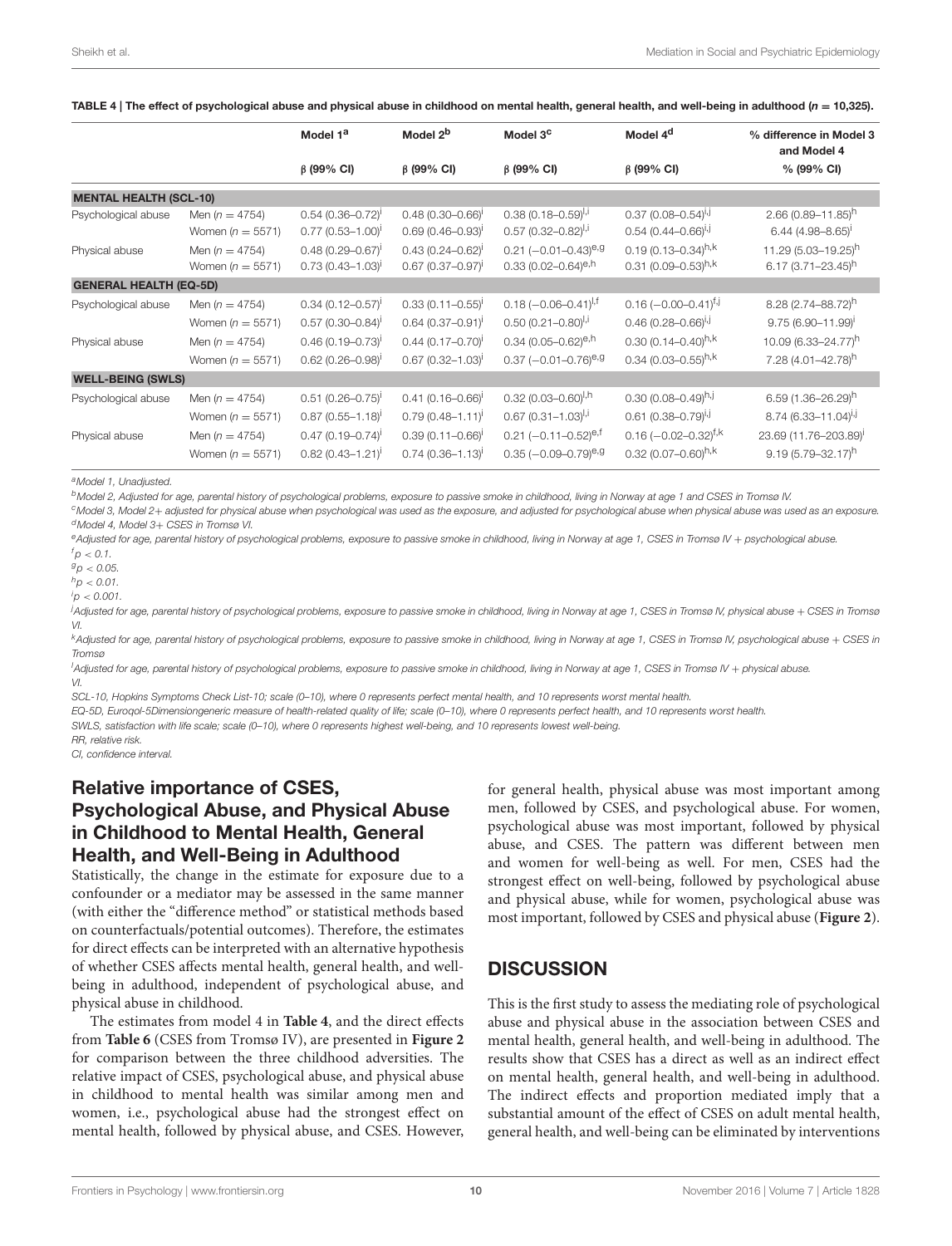#### <span id="page-10-0"></span>TABLE 5 | The effect of abuse frequency on mental health, general health, and well-being in adulthood ( $n = 10,325$ ).

|                               |                                                  | Model 1 <sup>a</sup>              | Model 2 <sup>b</sup>              | Model 3 <sup>c</sup>             | % difference in<br>model 2 and 3   |
|-------------------------------|--------------------------------------------------|-----------------------------------|-----------------------------------|----------------------------------|------------------------------------|
|                               |                                                  | $\beta$ (99% CI)                  | $\beta$ (99% CI)                  | $\beta$ (99% CI)                 | % (99% CI)                         |
| <b>MENTAL HEALTH (SCL-10)</b> |                                                  |                                   |                                   |                                  |                                    |
| Men ( $n = 4754$ )            | Abuse frequency                                  |                                   |                                   |                                  |                                    |
|                               | Not exposed to psychological or physical abuse   | Ref                               | Ref                               | Ref                              | Ref                                |
|                               | Exposed to psychological or physical abuse       | $0.42(0.23 - 0.61)^e$             | $0.38(0.19 - 0.57)^e$             | $0.36(0.18 - 0.55)^e$            | 4.22 $(2.47 - 5.92)^e$             |
|                               | Exposed to both psychological and physical abuse | $0.62$ (0.37-0.87) <sup>e</sup>   | $0.55(0.30 - 0.80)$ <sup>e</sup>  | $0.52$ (0.27-0.76) <sup>e</sup>  | 5.73 $(3.75 - 8.90)$ <sup>e</sup>  |
| Women ( $n = 5571$ )          | Abuse frequency                                  |                                   |                                   |                                  |                                    |
|                               | Not exposed to psychological or physical abuse   | Ref                               | Ref                               | Ref                              | Ref                                |
|                               | Exposed to psychological or physical abuse       | $0.47(0.24 - 0.71)^e$             | $0.41(0.18 - 0.65)^e$             | $0.38(0.15 - 0.61)^e$            | $7.93(5.33 - 12.36)^e$             |
|                               | Exposed to both psychological and physical abuse | $1.08(0.69 - 1.46)^f$             | $1.00(0.61 - 1.39)$ <sup>e</sup>  | $0.94(0.55 - 1.33)^e$            | 5.65 $(0.99 - 10.30)$ <sup>e</sup> |
| <b>GENERAL HEALTH (EQ-5D)</b> |                                                  |                                   |                                   |                                  |                                    |
| Men $(n = 4754)$              | Abuse frequency                                  |                                   |                                   |                                  |                                    |
|                               | Not exposed to psychological or physical abuse   | Ref                               | Ref                               | Ref                              | Ref                                |
|                               | Exposed to psychological or physical abuse       | $0.18 (-0.04 - 0.41)^d$           | $0.19(-0.31-0.41)^d$              | $0.17 (-0.05 - 0.38)^d$          | 12.24 (7.52-34.56) <sup>e</sup>    |
|                               | Exposed to both psychological and physical abuse | $0.58(0.23 - 0.94)$ <sup>e</sup>  | $0.54(0.20 - 0.89)^e$             | $0.50(0.15 - 0.84)$ <sup>e</sup> | $8.06(5.47 - 17.29)^e$             |
| Women $(n = 5571)$            | Abuse frequency                                  |                                   |                                   |                                  |                                    |
|                               | Not exposed to psychological or physical abuse   | Ref                               | Ref                               | Ref                              | Ref                                |
|                               | Exposed to psychological or physical abuse       | $0.45(0.17-0.74)$ <sup>e</sup>    | $0.52(0.24 - 0.80)$ <sup>e</sup>  | $0.48(0.20 - 0.76)^e$            | $8.18(5.25 - 16.78)^e$             |
|                               | Exposed to both psychological and physical abuse | $0.75(0.30 - 1.21)^e$             | $0.83(0.37 - 1.28)^e$             | $0.75(0.29 - 1.20)$ <sup>e</sup> | $9.60(7.37 - 13.94)$ <sup>e</sup>  |
| <b>WELL-BEING (SWLS)</b>      |                                                  |                                   |                                   |                                  |                                    |
| Men $(n = 4754)$              | Abuse frequency                                  |                                   |                                   |                                  |                                    |
|                               | Not exposed to psychological or physical abuse   | Ref                               | Ref                               | Ref                              | Ref                                |
|                               | Exposed to psychological or physical abuse       | $0.50(0.22 - 0.77)^e$             | $0.44(0.17-0.72)$ <sup>e</sup>    | $0.41(0.14 - 0.68)^e$            | $7.79(4.21 - 11.86)^e$             |
|                               | Exposed to both psychological and physical abuse | $0.51(0.17-0.86)$ <sup>e</sup>    | $0.40(0.05 - 0.74)$ <sup>e</sup>  | $0.33$ $(-0.01 - 0.68)^e$        | 15.81 (10.38-57.49) <sup>e</sup>   |
| Women ( $n = 5571$ )          | Abuse frequency                                  |                                   |                                   |                                  |                                    |
|                               | Not exposed to psychological or physical abuse   | Ref                               | Ref                               | Ref                              | Ref                                |
|                               | Exposed to psychological or physical abuse       | $0.63(0.28 - 0.98)^e$             | $0.58(0.23 - 0.93)^e$             | $0.53(0.19 - 0.88)^e$            | $8.82(0.87 - 16.77)^e$             |
|                               | Exposed to both psychological and physical abuse | 1.11 $(0.64 - 1.58)$ <sup>e</sup> | 1.02 $(0.56 - 1.48)$ <sup>e</sup> | $0.93(0.46 - 1.39)$ <sup>e</sup> | 8.66 (5.80-12.37) <sup>e</sup>     |

*<sup>a</sup>Model 1, Unadjusted.*

*<sup>b</sup>Model 2, Adjusted for age, parental history of psychological problems, exposure to passive smoke in childhood, living in Norway at age 1 and CSES in Tromsø IV.*

*<sup>c</sup>Model 3, Adjusted for age, parental history of psychological problems, exposure to passive smoke in childhood, living in Norway at age 1, CSES in Tromsø IV* + *CSES in Tromsø VI.*  $^{d}$ *p* < 0.05.

 $e_{D}$  < 0.001.

*SCL-10, Hopkins Symptoms Check List-10; scale (0–10), where 0 represents perfect mental health, and 10 represents worst mental health.*

*EQ-5D, Euroqol-5Dimensiongeneric measure of health-related quality of life; scale (0–10), where 0 represents perfect health, and 10 represents worst health.*

*SWLS, satisfaction with life scale; scale (0–10), where 0 represents highest well-being, and 10 represents lowest well-being.*

*RR, relative risk.*

*CI, confidence interval.*

aimed at preventing psychological abuse and physical abuse in childhood. Although childhood abuse may occur to a different extent among boys and girls, even within the same family, the differences in subjective CSES reports indicate that men are more likely to report lower CSES than women (although the effect size was small) in this Norwegian sample. This might also suggest that contrary to previous studies, men are more likely to report psychological abuse and physical abuse in childhood.

Estimates of both CSES in Tromsø IV and Tromsø VI are presented for comparison purposes. The association between the exposure (CSES) and mediators measured at the same time point was stronger than the association with exposure measured at an earlier time point. This reflects that in a cross-sectional analysis, some of the association between CSES and psychological abuse and physical abuse in childhood is driven by recall bias (biased upwards).

The differential recall bias in this study indicates that among all the variables measured in Tromsø VI (CSES, psychological abuse, physical abuse, mental health, general health, and well-being), it may be that some of the associations are due to shared method variance, i.e., those with low mental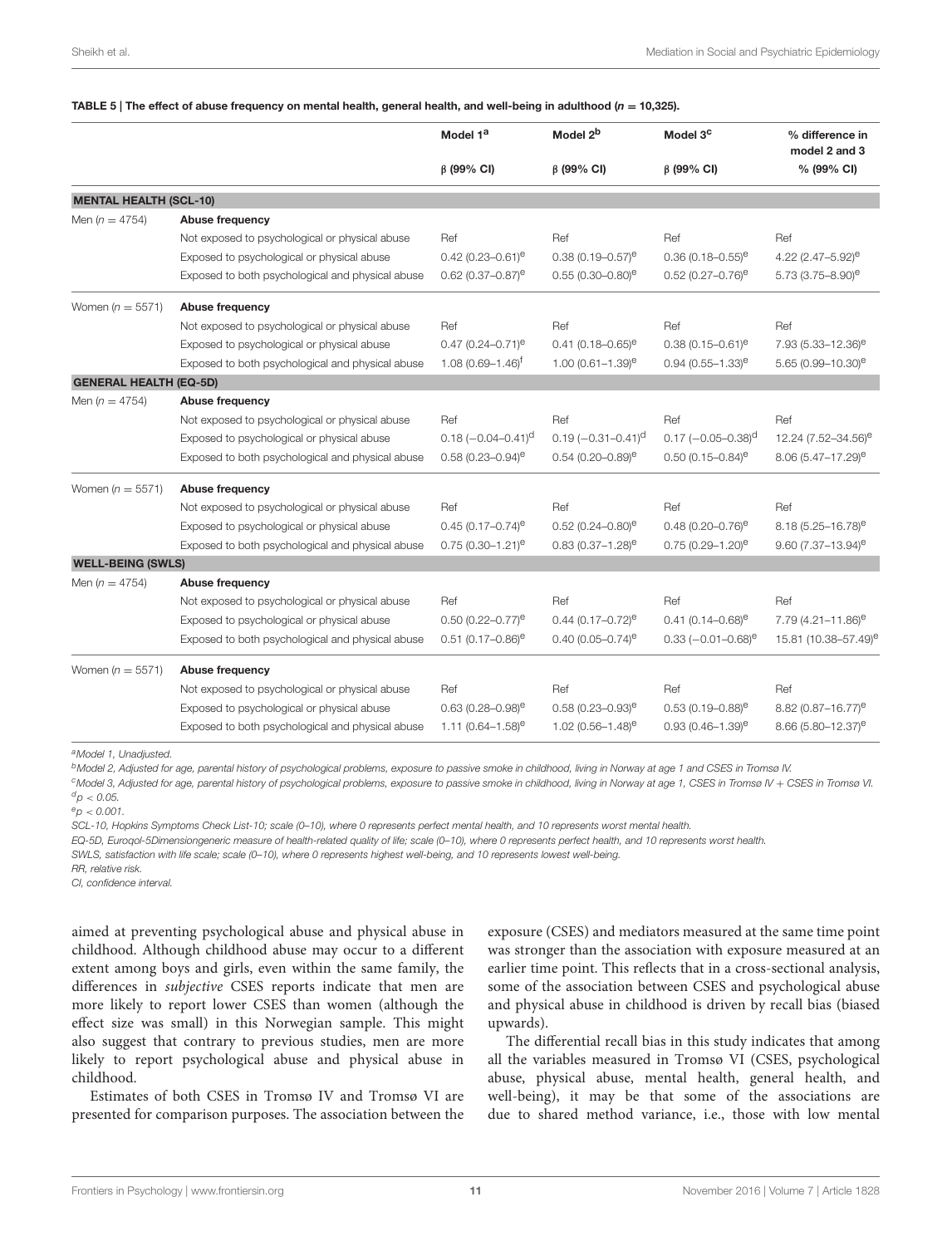|                               |                    | Total effect <sup>a</sup> | Direct effect <sup>b</sup> | Indirect effect <sup>a</sup> | Proportion mediated <sup>a</sup> |
|-------------------------------|--------------------|---------------------------|----------------------------|------------------------------|----------------------------------|
|                               |                    | $\beta$ (99% CI)          | $\beta$ (99% CI)           | $\beta$ (99% CI)             | % (99% CI)                       |
| <b>MENTAL HEALTH (SCL-10)</b> |                    |                           |                            |                              |                                  |
| CSES (Tromsø IV)              | Men $(n = 4754)$   | $0.18(0.13 - 0.19)^{*}$   | $0.15(0.10-0.16)^{*}$      | $0.03(0.01 - 0.04)^{*}$      | 16.43 (10.01-23.16)*             |
| CSES (Tromsø VI)              | Men $(n = 4754)$   | $0.26(0.21 - 0.30)^{*}$   | $0.23(0.17 - 0.27)^{*}$    | $0.03(0.02 - 0.05)^{*}$      | 11.72 (8.38-15.46)*              |
| CSES (Tromsø IV)              | Women $(n = 5571)$ | $0.28(0.26 - 0.36)^{*}$   | $0.25(0.22 - 0.29)^{*}$    | $0.03(0.03 - 0.04)^{*}$      | 12.12 (8.68-15.09)*              |
| CSES (Tromsø VI)              | Women $(n = 5571)$ | $0.38(0.33 - 0.44)^{*}$   | $0.34(0.30 - 0.41)^{*}$    | $0.04(0.03 - 0.05)^{*}$      | 10.33 (7.47-12.32)*              |
| <b>GENERAL HEALTH (EQ-5D)</b> |                    |                           |                            |                              |                                  |
| CSES (Tromsø IV)              | Men ( $n = 4754$ ) | $0.25(0.22 - 0.30)^{*}$   | $0.23(0.20 - 0.26)^{*}$    | $0.02(0.01 - 0.03)^{*}$      | 8.62 (3.89-12.72)*               |
| CSES (Tromsø VI)              | Men ( $n = 4754$ ) | $0.36(0.34 - 0.42)^{*}$   | $0.34$ (0.31-0.39)*        | $0.02$ (0.01-0.04)*          | $6.52$ (3.31-9.17)*              |
| CSES (Tromsø IV)              | Women $(n = 5571)$ | $0.23(0.18 - 0.28)^{*}$   | $0.20(0.15 - 0.25)^{*}$    | $0.03(0.02 - 0.04)^{*}$      | 14.07 (9.02-19.08)*              |
| CSES (Tromsø VI)              | Women $(n = 5571)$ | $0.41$ (0.35-0.47)*       | $0.38(0.32 - 0.40)^{*}$    | $0.04(0.02 - 0.05)^{*}$      | 8.75 (5.98-10.77)*               |
| <b>WELL-BEING (SWLS)</b>      |                    |                           |                            |                              |                                  |
| CSES (Tromsø IV)              | Men ( $n = 4754$ ) | $0.38(0.25 - 0.48)^{*}$   | $0.36(0.23 - 0.46)^{*}$    | $0.02$ (0.01-0.04)*          | $6.46$ (4.34-9.76)*              |
| CSES (Tromsø VI)              | Men ( $n = 4754$ ) | $0.53(0.40 - 0.64)^{*}$   | $0.50$ (0.37-0.60)*        | $0.02$ (0.01-0.03)*          | $4.73(2.36 - 6.65)^{*}$          |
| CSES (Tromsø IV)              | Women $(n = 5571)$ | $0.53(0.48 - 0.67)^{*}$   | $0.49(0.44 - 0.62)^{*}$    | $0.04$ (0.03-0.05)*          | 7.38 (5.85-10.33)*               |
| CSES (Tromsø VI)              | Women $(n = 5571)$ | $0.65(0.58 - 0.74)^{*}$   | $0.61$ (0.53-0.70)*        | $0.04(0.04 - 0.07)^{*}$      | 6.82 $(5.43 - 10.17)^{*}$        |

<span id="page-11-0"></span>TABLE 6 | Direct and indirect effect (mediated through psychological abuse and physical abuse) of childhood socioeconomic status on mental health, general health, and well-being in adulthood.

\**p* < *0.001.*

*<sup>a</sup>Adjusted for age, parental history of psychological problems, exposure to passive smoke in childhood, and living in Norway at age 1.*

*<sup>b</sup>Adjusted for age, parental history of psychological problems, exposure to passive smoke in childhood, living in Norway at age 1, and psychological abuse and physical abuse in childhood.*

*SCL-10, Hopkins Symptoms Check List-10; scale (0–10), where 0 represents perfect mental health, and 10 represents worst mental health.*

*EQ-5D, Euroqol-5Dimension generic measure of health-related quality of life; scale (0–10), where 0 represents perfect health, and 10 represents worst health.*

*SWLS, satisfaction with life scale; scale (0–10), where 0 represents highest well-being, and 10 represents lowest well-being.*

*Childhood socioeconomic status was measured in Tromsø IV study (1994–1995), and Tromsø VI study (2007–2008), while mental health, general health, and well-being was measured in Tromsø VI study (2007–2008).*

health/general health/well-being are more likely to remember having a difficult childhood, both in terms of financial conditions and abuse suffered. Since psychological abuse and physical abuse were only measured in Tromsø VI, the differential recall bias in these variables could not be assessed comprehensively. However, the pattern of findings suggest that questions that aim to measure a subjective evaluation (such as CSES, which ranged from very good to very difficult) are strongly influenced by recall bias, while questions measuring concrete events (such as childhood abuse) might be less influenced by recall bias. For example, previous studies assessing the cross-sectional association of subjective CSES, fathers' education, and mothers' education (adjusted for one another) with adult health and well-being has shown that subjective CSES had the strongest influence [\(Mäkinen et al., 2006;](#page-15-33) [Sheikh et al., 2014,](#page-15-12) [2016a\)](#page-15-8). These findings might be driven by differential recall bias in subjective CSES, more so than the recall of parental education.

The results indicate that controlling for differential recall bias is important in observational studies. The main conclusion that can be drawn about the differences in estimates using CSES from two time points is that if there is a true (unobserved) direct or indirect effect, and the direction of the differential recall bias is predictable, than the results of cross-sectional analyses should be discussed in light of that. Using an empirical example, the results of this study indicate that research based on cross-sectional analyses between a subjective childhood adversity, and its influence on present mental health, general health, and well-being are vastly overestimated (biased upwards). Therefore, it is particularly important to note, that if the effect size is small, then the results (and consequently the inferences) are tentative. We recommend that future studies (using self-reported information) should adjust for a subjective evaluation of present or past attributes (such as subjective CSES) to account for recall bias.

Consistent with most previous studies [\(Dubowitz et al.,](#page-14-6) [1987;](#page-14-6) [Belsky, 1993;](#page-14-7) [Fergusson and Lynskey, 1997;](#page-14-8) [Garbarino,](#page-14-9) [1999;](#page-14-9) [Hussey et al., 2006;](#page-15-5) [Currie and Spatz Widom, 2010;](#page-14-10) [Kendler and Aggen, 2014;](#page-15-34) [Schilling and Christian, 2014;](#page-15-6) Romens et al., [2015\)](#page-15-7), though not all [\(Connelly and Straus, 1992\)](#page-14-28), lower CSES was associated with psychological or physical abuse in childhood. Moreover, consistent with previous findings, exposure to psychological abuse had a greater negative influence on mental health, and well-being, as compared to physical abuse in childhood [\(Dias et al., 2014;](#page-14-12) [Sheikh et al., 2016a\)](#page-15-8). Furthermore, the results of our study indicate that psychological abuse in childhood has a greater negative effect on mental health, general health, and well-being among women, as compared to CSES and physical abuse. However, among men, psychological abuse was most detrimental to mental health, physical abuse was most detrimental to general health, and CSES was most detrimental to well-being.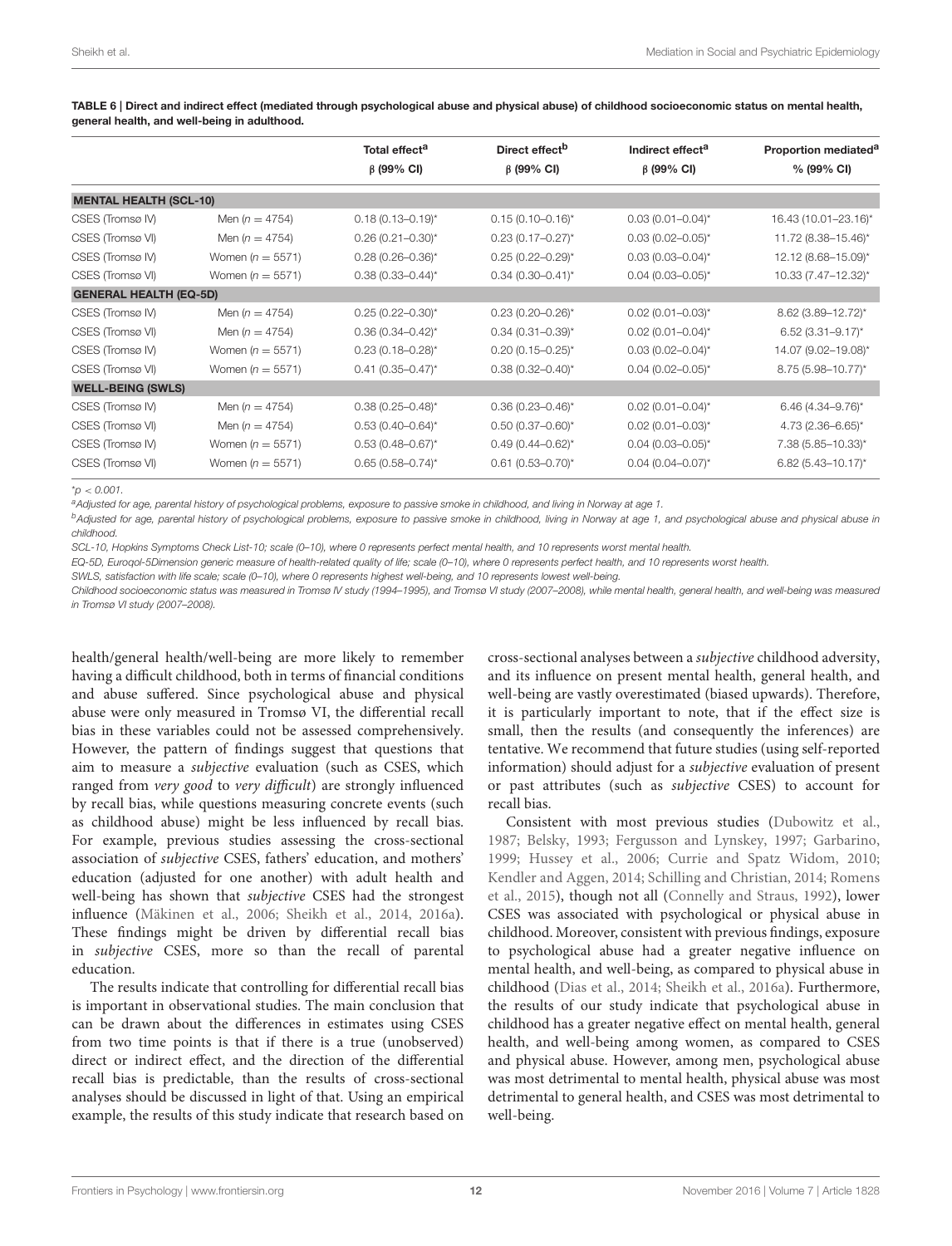<span id="page-12-0"></span>

| TABLE 7   Role of differential recall bias in estimating total and direct |  |
|---------------------------------------------------------------------------|--|
| effects.                                                                  |  |

|             |                               | % difference in total<br>effects <sup>a</sup><br>% (99% CI) <sup>c</sup> | % difference in<br>direct effects <sup>b</sup><br>% (99% CI) <sup>c</sup> |
|-------------|-------------------------------|--------------------------------------------------------------------------|---------------------------------------------------------------------------|
|             | <b>MENTAL HEALTH (SCL-10)</b> |                                                                          |                                                                           |
|             | Men $(n = 4754)$              | 32.14 (23.38-43.66)*                                                     | 35.75 (26.55-48.04)*                                                      |
|             | Women ( $n = 5571$ )          | 26.85 (18.31-37.55)*                                                     | 28.31 (19.37-40.52)*                                                      |
|             | <b>GENERAL HEALTH (EQ-5D)</b> |                                                                          |                                                                           |
| <b>CSES</b> | Men $(n = 4754)$              | 30.66 (25.95-40.75)*                                                     | 32.21 (28.12-43.24)*                                                      |
|             | Women ( $n = 5571$ )          | 44.42 (36.52-52.49)*                                                     | 47.66 (38.50-57.30)*                                                      |
|             | <b>WELL-BEING (SWLS)</b>      |                                                                          |                                                                           |
|             | Men $(n = 4754)$              | 27.89 (21.94-41.28)*                                                     | 29.20 (22.55-42.83)*                                                      |
|             | Women ( $n = 5571$ )          | 18.99 (11.67-29.53)*                                                     | 19.48 (11.20-31.02)*                                                      |
|             |                               |                                                                          |                                                                           |

\**p* < *0.001.*

*<sup>a</sup>Adjusted for age, parental history of psychological problems, exposure to passive smoke in childhood, and living in Norway at age 1.*

*<sup>b</sup>Adjusted for age, parental history of psychological problems, exposure to passive smoke in childhood, living in Norway at age 1, and psychological abuse and physical abuse in childhood.*

*<sup>c</sup>The percentages show the proportion of difference in total and direct effects estimates using CSES in Tromsø IV and Tromsø VI as exposure.*

*SCL-10, Hopkins Symptoms Check List-10; scale (0–10), where 0 represents perfect mental health, and 10 represents worst mental health.*

*EQ-5D, Euroqol-5Dimension generic measure of health-related quality of life; scale (0–10), where 0 represents perfect health, and 10 represents worst health.*

*SWLS, satisfaction with life scale; scale (0–10), where 0 represents highest well-being, and 10 represents lowest well-being.*

*Childhood socioeconomic status was measured in Tromsø IV study (1994–1995), and Tromsø VI study (2007–2008), while mental health, general health, and well-being was measured in Tromsø VI study (2007–2008).*

Similarly, consistent with previous findings [\(Schilling et al.,](#page-15-35) [2007;](#page-15-35) [Danese et al., 2009;](#page-14-29) [Chartier et al., 2010;](#page-14-30) [Carroll et al.,](#page-14-31) [2013;](#page-14-31) [Sheikh et al., 2016a\)](#page-15-8), the three childhood adversities considered in this study (CSES, psychological abuse, and physical abuse) are independent predictors (adjusted for each other) of mental health, general health, and well-being in adulthood. This reflects that they cannot be used as proxies for one another [\(Sheikh et al., 2016a\)](#page-15-8). More research is needed to understand how each of these indicators relate to other measures of physical and mental health in adulthood. These findings indicate the critical need for prevention and intervention strategies targeting adverse childhood experiences and their long-term mental health, general health, and well-being consequences.

An alternative explanation of the association between childhood abuse and adult mental health, general health, and well-being could be that the genetic risk factors for childhood abuse are associated with the genetic risk factors for lower mental health, general health, and well-being in adulthood. Previous studies on depression (Kendler et al., [1993;](#page-15-36) [Kendler and Karkowski-Shuman, 1997\)](#page-15-37) have shown this to be the case, however we did not find similar studies on health-related quality of life and subjective well-being.

The estimation of direct and indirect effects, and the causal interpretation require that there be no unmeasured

exposure-outcome, mediator-outcome, or exposure-mediator confounders [\(Cole and Hernán, 2002;](#page-14-18) [Robins, 2003\)](#page-15-19). The standard regression approach to identify direct and indirect effects assumes sequential ignorability of the exposure and mediator(s), such that the exposure and mediators are effectively randomly assigned, given confounding variables [\(Imai et al.,](#page-15-38) [2010\)](#page-15-38). Some of the potential exposure-outcome and mediatoroutcome confounders that are missing in the analysis are indicators of parental physical health, parental education, parental occupation, and neighborhood of residence. However, as Imai et al. noted (2011, p. 12), "It is worth recalling that, in general, research with observational data is built upon a strong assumption that conditional on covariates the treatment variable is ignorable. Despite this, much can be learned from observational data. In fact, many social science theories result from simple observations and many experimental studies confirm the results of observational studies." [\(Imai et al., 2011,](#page-15-39) p. 12) Therefore, replication of this study's aim of assessing the impact of CSES on mental health, general health, and wellbeing, and the mediating role of childhood abuse is needed in other settings. Other assumptions for assessing mediation include "no interference," implying that an individual's outcome is not influenced by the exposure status of another person (also referred to as SUTVA, the stable unit treatment value assumption).

The precise timing of CSES, psychological abuse, and physical abuse was not measured, and the temporality between these factors is assumed in this paper. The results of this study certainly do not imply that parents with low SES abuse their children, because information about the "abuser" was not measured, and psychological abuse and physical abuse were independent predictors of mental health, general health, and well-being in adulthood after controlling for CSES.

All outcomes were transformed into a [0–10] scale to facilitate comparison between the estimates in **[Figure 2](#page-13-0)**. This by no means implies that a one-unit difference in subjective well-being is equivalent to a one-unit difference in mental health or healthrelated quality of life, but the effect size is comparable statistically, if not theoretically.

The strengths of this study are its large sample size, which is representative of the adult population of Tromsø. Furthermore, it includes three indicators of childhood adversities (CSES, psychological abuse, and physical abuse), and their association with three validated multi-item instruments of mental health, general health, and well-being. The methodological strength of the study is that due to the relatively small time-period between CSES, psychological abuse, and physical abuse in childhood, the intermediate confounding assumption (Cole and Hernán, [2002;](#page-14-18) [Robins, 2003;](#page-15-19) [Tchetgen Tchetgen, 2014\)](#page-15-21) (also referred to as the "fourth assumption" or "no exposureinduced mediator-outcome confounder") can be satisfied in this design.

In this study, the intermediate confounding assumption is explained with reference to social and psychiatric epidemiology. Using an empirical example from a large cohort study, the extent of differential recall bias in total, direct, and proportion of mediated effects is presented. The results show that total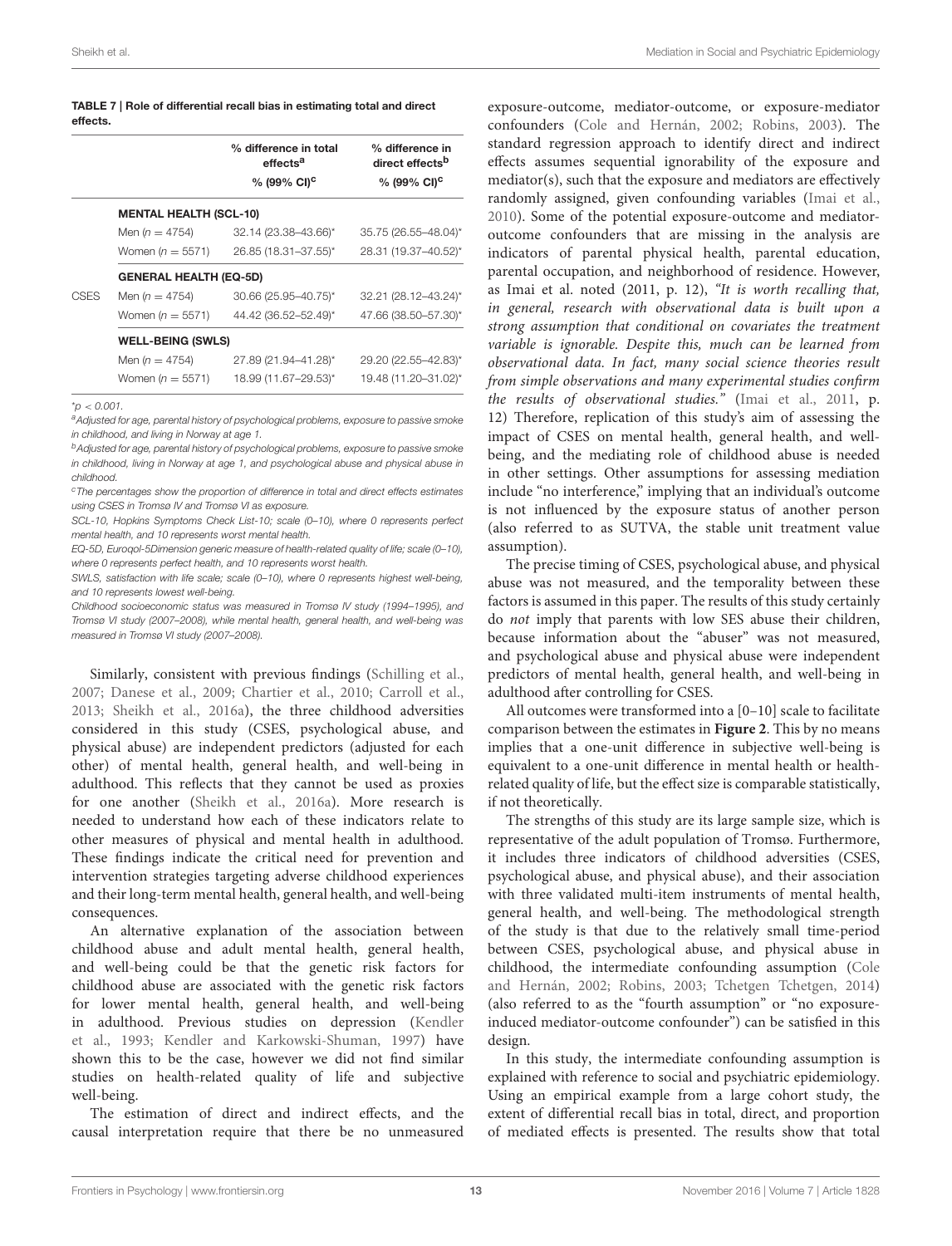

<span id="page-13-0"></span>health, general health, and well-being in adulthood (adjusted for each other and confounding variables).

and direct effects were overestimated (biased upwards) in crosssectional analysis. Consequently, the proportion of mediated effects were underestimated (biased downwards).

# WHAT'S KNOWN ON THIS SUBJECT

Lower childhood socioeconomic status (CSES) is associated with lower mental health, general health, and well-being in adulthood. However, the mechanisms by which CSES affects adult mental health, general health, and well-being are not clear.

# WHAT THIS STUDY ADDS

Psychological abuse and physical abuse in childhood mediates the association between childhood socioeconomic status and mental health, general health, and well-being in adulthood. The findings suggest that associations between childhood adversity and adult mental health, general health, and wellbeing, based on cross-sectional analyses, are vastly overestimated (biased upwards). Therefore, controlling for differential recall bias is important in observational studies (using self-reported information).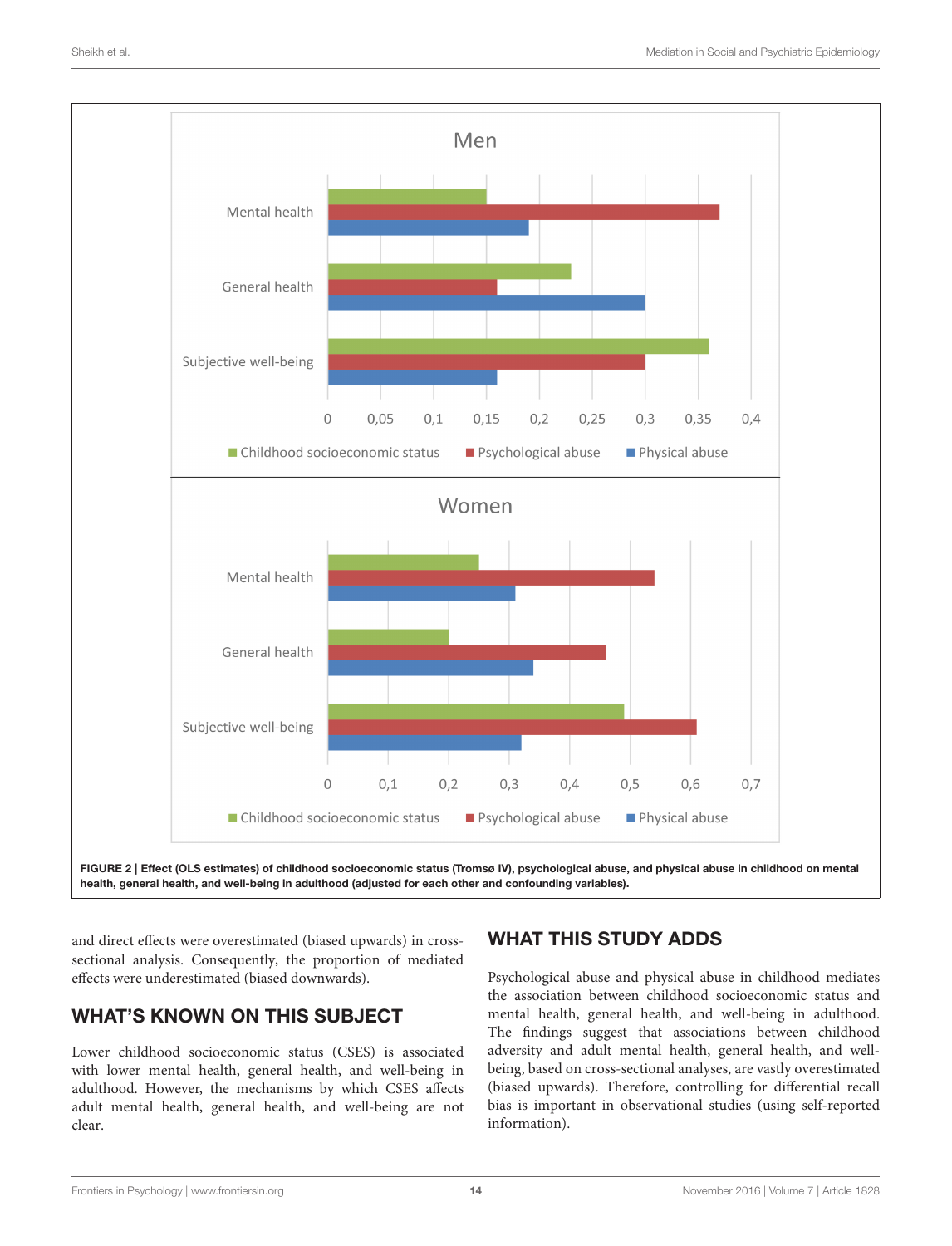### ETHICAL APPROVAL

The Tromsø Study has been approved by the Regional Committee for Medical and Health Research Ethics, the Data Inspectorate, and the Norwegian Directorate of Health. Written informed consent was obtained from all individual participants included in the study.

#### AUTHOR CONTRIBUTIONS

MS conceived and designed the study, developed the theory, performed statistical analysis, data interpretation

#### **REFERENCES**

- <span id="page-14-1"></span>Arieti, S., and Bemporad, J. R. (1980). The psychological organization of depression. Am. J. Psychiatry 137, 1360–1365. doi: [10.1176/ajp.137.11.1360](https://doi.org/10.1176/ajp.137.11.1360)
- <span id="page-14-25"></span>Baron, R. M., and Kenny, D. A. (1986). The moderator-mediator variable distinction in social psychological research: conceptual, strategic, and statistical considerations. J. Pers. Soc. Psychol. [51, 1173–1182. doi: 10.1037/0022-3514.51.](https://doi.org/10.1037/0022-3514.51.6.1173) 6.1173
- <span id="page-14-24"></span>Barros, A., and Hirakata, V. (2003). Alternatives for logistic regression in crosssectional studies: an empirical comparison of models that directly estimate the prevalence ratio. [BMC Med. Res. Methodol.](https://doi.org/10.1186/1471-2288-3-21) 3:21. doi: 10.1186/1471-22 88-3-21
- <span id="page-14-0"></span>Beck, A. T. (1976). Cognitive Therapy and the Emotional Disorders. New York, NY: International Universities Press.
- <span id="page-14-7"></span>Belsky, J. (1993). Etiology of child maltreatment: a developmental-ecological analysis. Psychol. Bull. 114, 413–434. doi: [10.1037/0033-2909.114.3.413](https://doi.org/10.1037/0033-2909.114.3.413)
- <span id="page-14-5"></span>Ben-Shlomo, Y., and Kuh, D. (2002). A life course approach to chronic disease epidemiology: conceptual models, empirical challenges and interdisciplinary perspectives. Int. J. Epidemiol. [31, 285–293. doi: 10.1093/ije/31.](https://doi.org/10.1093/ije/31.2.285) 2.285
- <span id="page-14-3"></span>Blatt, S. J., and Homann, E. (1992). Parent-child interaction in the etiology of [dependent and self-critical depression.](https://doi.org/10.1016/0272-7358(92)90091-L) Clin. Psychol. Rev. 12, 47–91. doi: 10. 1016/0272-7358(92)90091-L
- <span id="page-14-2"></span>Brewin, C. R. (1989). Cognitive change processes in psychotherapy. Psychol. Rev. 96, 379–394. doi: [10.1037/0033-295X.96.3.379](https://doi.org/10.1037/0033-295X.96.3.379)
- <span id="page-14-4"></span>Brietzke, E., Mansur, R. B., Soczynska, J., Powell, A. M., and McIntyre, R. S. (2012). A theoretical framework informing research about the role of stress in the pathophysiology of bipolar disorder. Prog. Neuropsychopharmacol. Biol. Psychiatry 39, 1–8. doi: [10.1016/j.pnpbp.2012.05.004](https://doi.org/10.1016/j.pnpbp.2012.05.004)
- <span id="page-14-23"></span>Carpenter, J., and Bithell, J. (2000). Bootstrap confidence intervals: when, which, what? A practical guide for medical statisticians. Stat. Med. 19, 1141–1164. [doi: 10.1002/\(SICI\)1097-0258\(20000515\)19:9<1141::AID-SIM479>3.0.](https://doi.org/10.1002/(SICI)1097-0258(20000515)19:9<1141::AID-SIM479>3.0.CO;2-F)  $CO<sub>2-F</sub>$
- <span id="page-14-31"></span>Carroll, J. E., Gruenewald, T. L., Taylor, S. E., Janicki-Deverts, D., Matthews, K. A., and Seeman, T. E. (2013). Childhood abuse, parental warmth, and adult multisystem biological risk in the Coronary Artery Risk Development in Young Adults study. Proc. Natl. Acad. Sci. U.S.A. [110, 17149–17153. doi: 10.1073/pnas.](https://doi.org/10.1073/pnas.1315458110) 1315458110
- <span id="page-14-30"></span>Chartier, M. J., Walker, J. R., and Naimark, B. (2010). Separate and cumulative effects of adverse childhood experiences in predicting adult health and health care utilization. Child Abuse Neglect [34, 454–464. doi: 10.1016/j.chiabu.2009.](https://doi.org/10.1016/j.chiabu.2009.09.020) 09.020
- <span id="page-14-26"></span>Clogg, C. C., Petkova, E., and Shihadeh, E. S. (1992). Statistical methods for analyzing collapsibility in regression models. J. Educ. Behav. Stat. 17, 51–74. doi: [10.3102/10769986017001051](https://doi.org/10.3102/10769986017001051)
- <span id="page-14-18"></span>Cole, S. R., and Hernán, M. A. (2002). Fallibility in estimating direct effects. Int. J. Epidemiol. 31, 163–165. doi: [10.1093/ije/31.1.163](https://doi.org/10.1093/ije/31.1.163)
- <span id="page-14-28"></span>Connelly, C. D., and Straus, M. A. (1992). Mother's age and risk for physical abuse. Child Abuse Negl. 16, 709–718. doi: [10.1016/0145-2134\(92\)90107-3](https://doi.org/10.1016/0145-2134(92)90107-3)
- <span id="page-14-14"></span>Crossley, T. F., and Kennedy, S. (2002). The reliability of self-assessed health status. J. Health Econ. 21, 643–658. doi: [10.1016/S0167-6296\(02\)00007-3](https://doi.org/10.1016/S0167-6296(02)00007-3)

and wrote the manuscript. BA and JO contributed in the design of the project, and in the revision process of the manuscript.

## FUNDING

This research was funded by the University of Tromsø.

### ACKNOWLEDGMENTS

We are thankful to fruitful comments by the reviewers.

- <span id="page-14-10"></span>Currie, J., and Spatz Widom, C. (2010). Long-term consequences of child abuse [and neglect on adult economic well-being.](https://doi.org/10.1177/1077559509355316) Child Maltreat. 15, 111–120. doi: 10. 1177/1077559509355316
- <span id="page-14-29"></span>Danese, A., Moffitt, T. E., Harrington, H., Milne, B. J., Polanczyk, G., Pariante, C. M., et al. (2009). Adverse childhood experiences and adult risk factors for age-related disease: depression, inflammation, and clustering of metabolic risk markers. Arch. Pediatr. Adolesc. Med. [163, 1135–1143. doi: 10.1001/](https://doi.org/10.1001/archpediatrics.2009.214) archpediatrics.2009.214
- <span id="page-14-12"></span>Dias, A., Sales, L., Hessen, D. J., and Kleber, R. J. (2014). Child maltreatment and psychological symptoms in a Portuguese adult community sample: the harmful effects of emotional abuse. [Eur. Child Adolesc. Psychiatry](https://doi.org/10.1007/s00787-014-0621-0) 24, 767–778. doi: 10. 1007/s00787-014-0621-0
- <span id="page-14-22"></span>Diener, E., Emmons, R. A., Larsen, R. J., and Griffin, S. (1985). The satisfaction with life scale. J. Pers. Assess. 49, 71–75. doi: [10.1207/s15327752jpa4901\\_](https://doi.org/10.1207/s15327752jpa4901)13
- <span id="page-14-21"></span>Dolan, P. (1997). Modeling valuations for EuroQol health states. Med. Care 35, 1095–1108. doi: [10.1097/00005650-199711000-00002](https://doi.org/10.1097/00005650-199711000-00002)
- <span id="page-14-6"></span>Dubowitz, H., Hampton, R. L., Bithoney, W. G., and Newberger, E. H. (1987). Inflicted and noninflicted injuries: differences in child and familial characteristics. Am. J. Orthopsychiatry [57, 525–535. doi: 10.1111/j.1939-0025.](https://doi.org/10.1111/j.1939-0025.1987.tb03568.x) 1987.tb03568.x
- <span id="page-14-13"></span>Edwards, V. J., Holden, G. W., Felitti, V. J., and Anda, R. F. (2003). Relationship between multiple forms of childhood maltreatment and adult mental health in community respondents: results from the adverse childhood experiences study. Am. J. Psychiatry 160, 1453–1460. doi: [10.1176/appi.ajp.160.8.1453](https://doi.org/10.1176/appi.ajp.160.8.1453)
- <span id="page-14-8"></span>Fergusson, D. M., and Lynskey, M. T. (1997). Physical punishment/maltreatment during childhood and adjustment in young adulthood. Child Abuse Neglect 21, 617–630. doi: [10.1016/S0145-2134\(97\)00021-5](https://doi.org/10.1016/S0145-2134(97)00021-5)
- <span id="page-14-11"></span>Fuller-Thomson, E., Sohn, H. R., Brennenstuhl, S., and Baker, T. M. (2012). Is childhood physical abuse associated with anxiety disorders among adults? Psychol. Health Med. 17, 735–746. doi: [10.1080/13548506.2012.686618](https://doi.org/10.1080/13548506.2012.686618)
- <span id="page-14-16"></span>Galobardes, B., Lynch, J. W., and Davey Smith, G. (2004). Childhood socioeconomic circumstances and cause-specific mortality in adulthood: [systematic review and interpretation.](https://doi.org/10.1093/epirev/mxh008) Epidemiol. Rev. 26, 7–21. doi: 10.1093/ epirev/mxh008
- <span id="page-14-17"></span>Galobardes, B., Lynch, J. W., and Smith, G. D. (2008). Is the association between childhood socioeconomic circumstances and cause-specific mortality established? Update of a systematic review. J. Epidemiol. Commun. Health 62, 387–390. doi: [10.1136/jech.2007.065508](https://doi.org/10.1136/jech.2007.065508)
- <span id="page-14-9"></span>Garbarino, J. (1999). "The effects of community violence on children," in Child Psychology: A Handbook of Comtemporary Issues, eds L. Balter and C. S. Tamis-LeMonda (New York, NY: Psychology Press), 412–425.
- <span id="page-14-15"></span>Gilman, S. E. (2002). Childhood socioeconomic status, life course pathways and adult mental health. Int. J. Epidemiol. 31, 403–404. doi: [10.1093/ije/31.2.403](https://doi.org/10.1093/ije/31.2.403)
- <span id="page-14-27"></span>Have, T. R. T., Elliott, M. R., Joffe, M., Zanutto, E., and Datto, C. (2004). Causal models for randomized physician encouragement trials in treating primary care depression. J. Am. Stat. Assoc. 99, 16–25. doi: [10.1198/016214504000000034](https://doi.org/10.1198/016214504000000034)
- <span id="page-14-20"></span>Hayes, A. F. (2013). Introduction to Mediation, Moderation, and Conditional Process Analysis: A Regression-Based Approach. New York, NY: Guilford Press.
- <span id="page-14-19"></span>Hernán, M. A. (2008). "Confounding," in Encyclopedia of Quantitative Risk Analysis and Assessment, eds E. L. Melnick and B. S. Everitt (Chichester: John Wiley and Sons), 353–362.